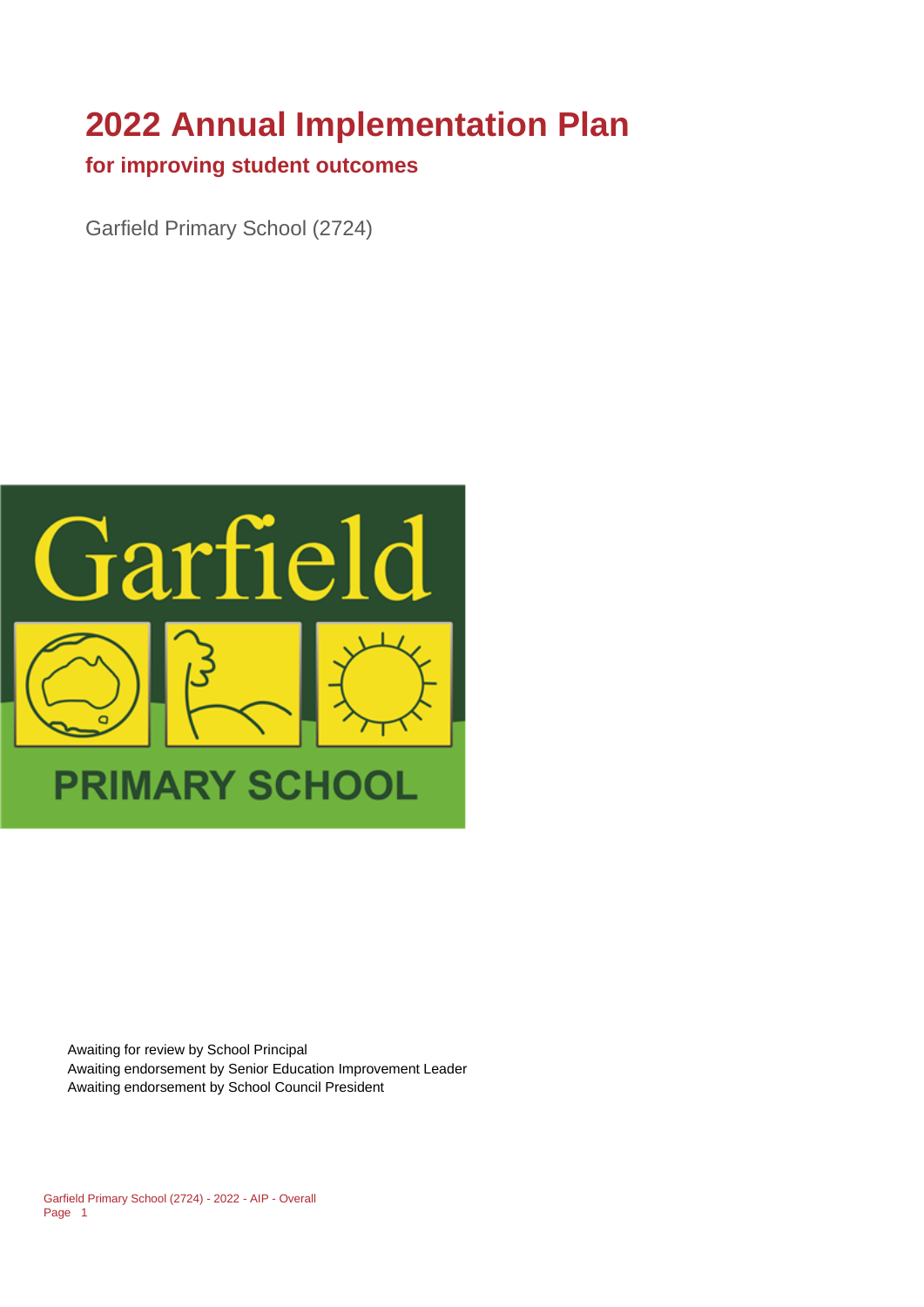# **Self-evaluation Summary - 2022**

Garfield Primary School (2724)

|                                    | <b>FISO 2.0 Dimensions</b>                                                                                                                                                                                                         | <b>Self-evaluation Level</b> | <b>Evidence and Analysis</b>                                                                         |
|------------------------------------|------------------------------------------------------------------------------------------------------------------------------------------------------------------------------------------------------------------------------------|------------------------------|------------------------------------------------------------------------------------------------------|
| <b>Teaching</b><br>and<br>Learning | Documented teaching and learning program<br>based on the Victorian Curriculum and senior<br>secondary pathways, incorporating extra-<br>curricula programs                                                                         | Embedding                    | Classroom observations<br>PLT/PLC meeting observations<br>Learning programs<br>Student learning data |
|                                    | Use of common and subject-specific high impact<br>teaching and learning strategies as part of a<br>shared and responsive teaching and learning<br>model implemented through positive and<br>supportive student-staff relationships |                              |                                                                                                      |

| <b>Assessment</b> | Systematic use of assessment strategies and<br>measurement practices to obtain and provide<br>feedback on student learning growth,<br>attainment and wellbeing capabilities | Embedding |  |
|-------------------|-----------------------------------------------------------------------------------------------------------------------------------------------------------------------------|-----------|--|
|                   | Systematic use of data and evidence to drive<br>the prioritisation, development, and<br>implementation of actions in schools and<br>classrooms.                             |           |  |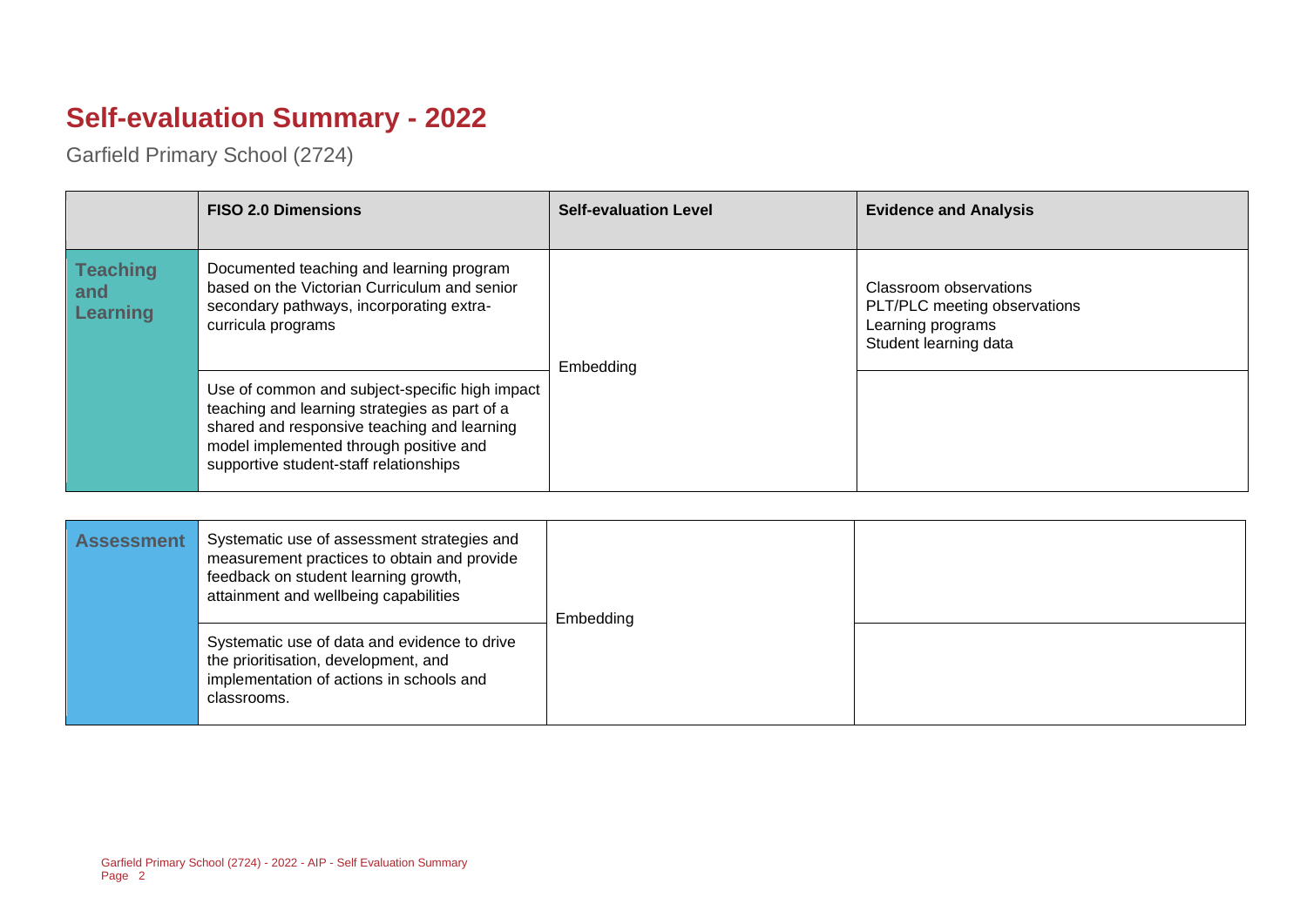| Leadership | The strategic direction and deployment of<br>resources to create and reflect shared goals<br>and values; high expectations; and a positive,<br>safe and orderly learning environment | Embedding |  |
|------------|--------------------------------------------------------------------------------------------------------------------------------------------------------------------------------------|-----------|--|
|            | Shared development of a culture of respect and<br>collaboration with positive and supportive<br>relationships between students and staff at the<br>core                              |           |  |

| <b>Engagement</b> | Activation of student voice and agency,<br>including in leadership and learning, to<br>strengthen students' participation and<br>engagement in school                                       |                 |  |
|-------------------|---------------------------------------------------------------------------------------------------------------------------------------------------------------------------------------------|-----------------|--|
|                   | Strong relationships and active partnerships<br>between schools and families/carers,<br>communities, and organisations to strengthen<br>students' participation and engagement in<br>school | <b>Evolving</b> |  |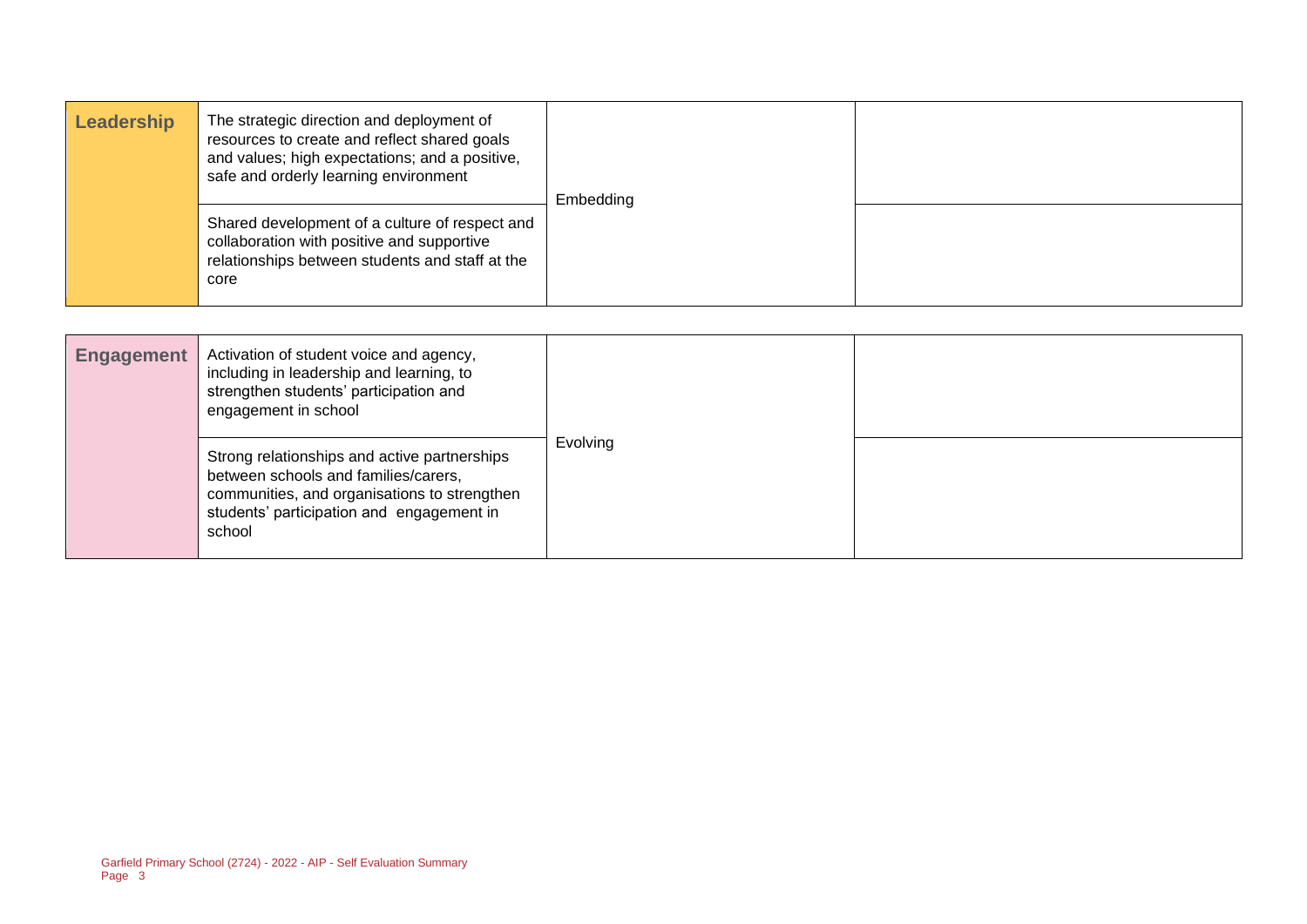| <b>Support</b> | Responsive, tiered and contextualised<br>approaches and strong relationships to support<br>student learning, wellbeing and inclusion                                         |          |  |
|----------------|------------------------------------------------------------------------------------------------------------------------------------------------------------------------------|----------|--|
|                | Effective use of resources and active<br>partnerships with families/carers, specialist<br>providers and community organisations to<br>provide responsive support to students | Evolving |  |

| Enter your reflective comments   | Garfield Primary School has many strong Professional learning Community practices in place. PLT meetings are held<br>regularly and the focus in these meetings is on student learning. Quality data collection and analysis takes place regularly,<br>with PLTs working through the D.I.E. cycle effectively. The disruptions caused by the global COVID pandemic and<br>subsequent lockdown/remote and flexible learning periods have slowed the growth of the PLC in refining and strengthening<br>teaching and learning programs, particularly in mathematics, however work has been done to document an Instructional<br>Model which will apply to all learning areas. Leadership of the school is in a transitional phase at the moment, with an acting<br>principal in place during 2021/2022. Keeping students connected to the school and engaged in learning was a challenge in<br>2021 throughout the remote and flexible learning periods, and will continue to be a focus in the years ahead. |
|----------------------------------|-----------------------------------------------------------------------------------------------------------------------------------------------------------------------------------------------------------------------------------------------------------------------------------------------------------------------------------------------------------------------------------------------------------------------------------------------------------------------------------------------------------------------------------------------------------------------------------------------------------------------------------------------------------------------------------------------------------------------------------------------------------------------------------------------------------------------------------------------------------------------------------------------------------------------------------------------------------------------------------------------------------|
| <b>Considerations for 2022</b>   | * Focus on wellbeing - adapting after COVID, strengthening SWPBS work, aligning Respectful Relationships work with<br>SWPBS.<br>* Finalising the Instructional Model and ensuring it is used throughout every lesson in every class.<br>Building the capacity of staff to deliver high quality, differentiated mathematics teaching and learning programs, using the<br>Instructional Model for lesson structure.<br>* Activating student voice and agency in learning as well as in key operational areas of the school.                                                                                                                                                                                                                                                                                                                                                                                                                                                                                 |
| Documents that support this plan |                                                                                                                                                                                                                                                                                                                                                                                                                                                                                                                                                                                                                                                                                                                                                                                                                                                                                                                                                                                                           |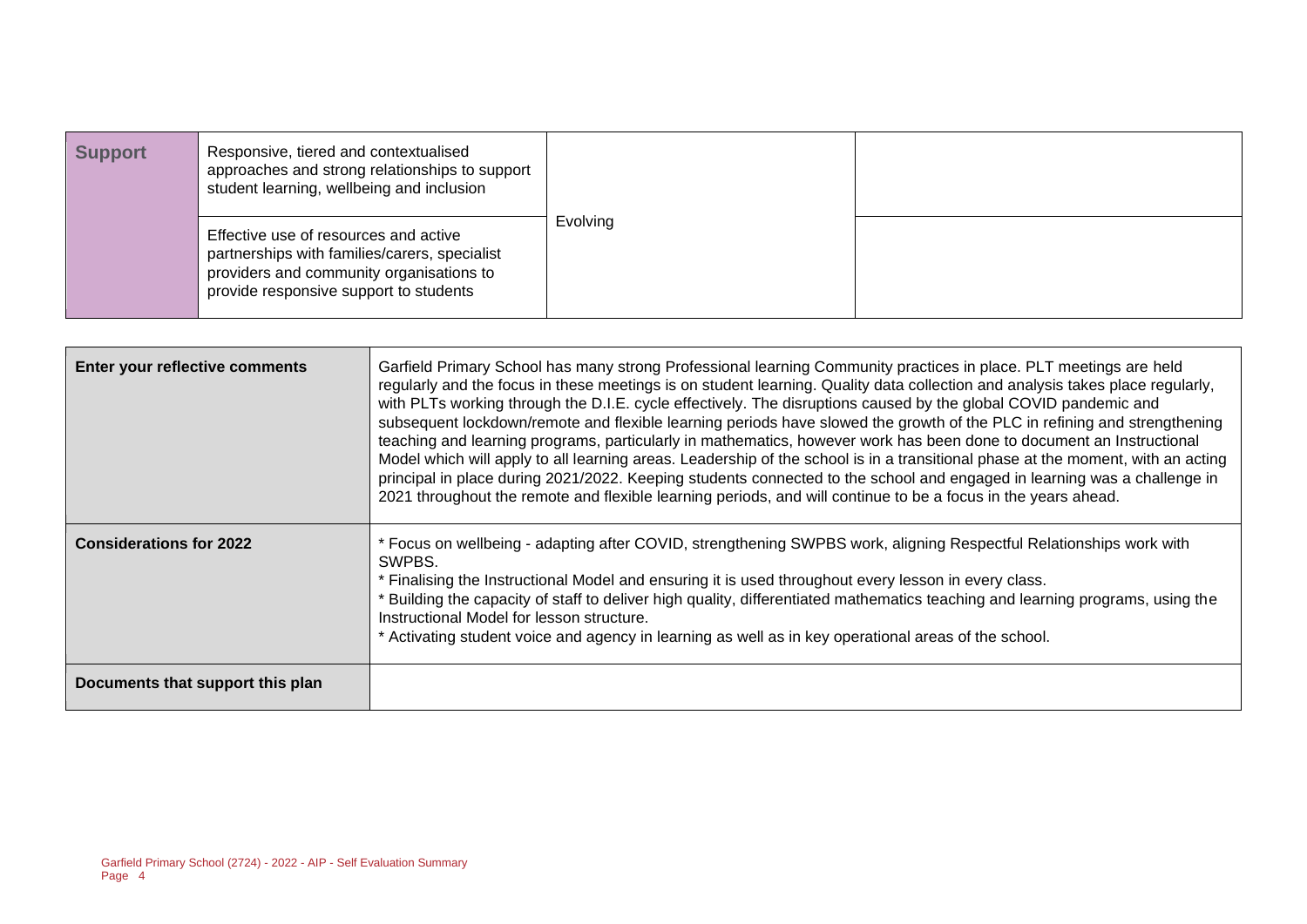# **SSP Goals Targets and KIS**

| Goal 1                                                                                                                                                                                                                                                                                                                                                                                                                                                                                                                                                                              | <b>2022 Priorities Goal</b><br><br><br>Some of our students have thrived in the remote learning environment, others have maintained their learning progress,<br>and some need extra learning and wellbeing support despite the best efforts of their teachers and families. In 2022 we will<br>continue to focus on student learning - with an increased focus on numeracy - and student wellbeing through the 2022<br>Priorities Goal, a learning Key Improvement Strategy and a wellbeing Key Improvement Strategy. We will teach and<br>support each student at their point of need and in line with FISO. |  |
|-------------------------------------------------------------------------------------------------------------------------------------------------------------------------------------------------------------------------------------------------------------------------------------------------------------------------------------------------------------------------------------------------------------------------------------------------------------------------------------------------------------------------------------------------------------------------------------|---------------------------------------------------------------------------------------------------------------------------------------------------------------------------------------------------------------------------------------------------------------------------------------------------------------------------------------------------------------------------------------------------------------------------------------------------------------------------------------------------------------------------------------------------------------------------------------------------------------|--|
| Target 1.1                                                                                                                                                                                                                                                                                                                                                                                                                                                                                                                                                                          | Support for the 2022 Priorities                                                                                                                                                                                                                                                                                                                                                                                                                                                                                                                                                                               |  |
| Key Improvement Strategy 1.a<br>Priority 2022 Dimension                                                                                                                                                                                                                                                                                                                                                                                                                                                                                                                             | Learning - Support both those who need extra support and those who have thrived to continue to extend their learning,<br>especially in numeracy                                                                                                                                                                                                                                                                                                                                                                                                                                                               |  |
| <b>Key Improvement Strategy 1.b</b><br>Priority 2022 Dimension                                                                                                                                                                                                                                                                                                                                                                                                                                                                                                                      | Wellbeing - Effectively mobilise available resources to support students' wellbeing and mental health, especially the most<br>vulnerable                                                                                                                                                                                                                                                                                                                                                                                                                                                                      |  |
| Goal 2                                                                                                                                                                                                                                                                                                                                                                                                                                                                                                                                                                              | Significantly maximise the learning growth and proficiency of students in literacy and numeracy.                                                                                                                                                                                                                                                                                                                                                                                                                                                                                                              |  |
| <b>NAPLAN</b><br>Target 2.1<br>To increase the percentage of students achieving in the top two bands in NAPLAN for:<br>Year 3 Numeracy, from a three year average of 25 per cent in 2019 to a three year average of 30 per cent in 2024<br>Year 5 Numeracy. from a three year average of 22 per cent in 2019 to a three year average of 35 per cent in 2024.<br>To increase the percentage of students making high benchmark relative growth in NAPLAN from Year 3 to Year 5, from the three year average of 25<br>per cent in 2019 to a three year average of 30 per cent in 2024. |                                                                                                                                                                                                                                                                                                                                                                                                                                                                                                                                                                                                               |  |
|                                                                                                                                                                                                                                                                                                                                                                                                                                                                                                                                                                                     | <b>VICTORIAN CURRICULUM</b><br>Teacher judgments are accurate and consistent across all domains and year levels.<br>To increase the percentage of students P-6 achieving above the expected level in Number and Algebra, according to teacher judgements, from a three<br>year average of 35 per cent in 2019 to a three year average of 40 per cent in 2024.                                                                                                                                                                                                                                                 |  |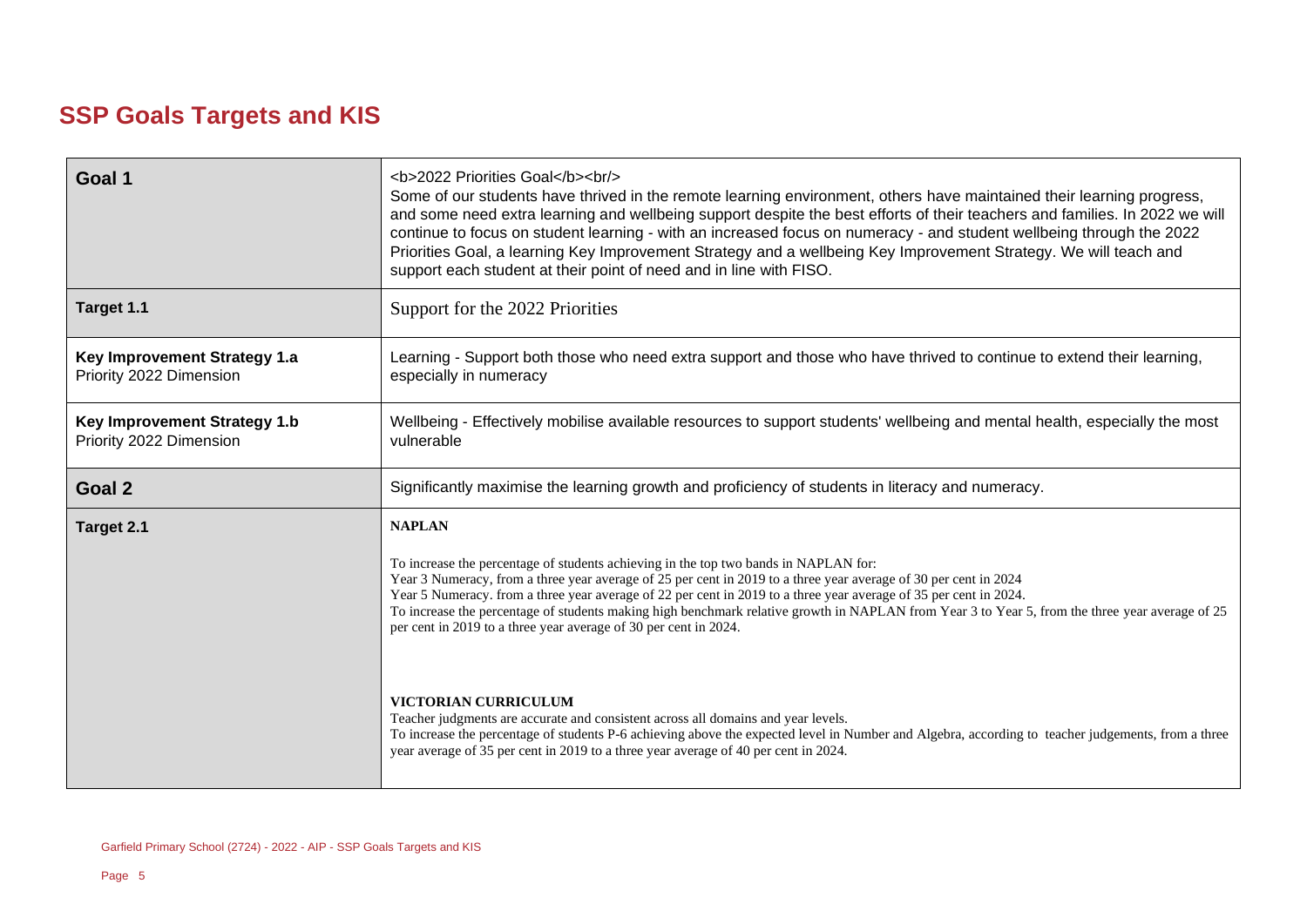| <b>Key Improvement Strategy 2.a</b><br><b>Building practice excellence</b> | Implement high quality, evidence-based Professional Learning Team practice across the school                                                                                                                                                                                                                                                                                                                                                                                                                                                                                                                                                            |
|----------------------------------------------------------------------------|---------------------------------------------------------------------------------------------------------------------------------------------------------------------------------------------------------------------------------------------------------------------------------------------------------------------------------------------------------------------------------------------------------------------------------------------------------------------------------------------------------------------------------------------------------------------------------------------------------------------------------------------------------|
| <b>Key Improvement Strategy 2.b</b><br>Curriculum planning and assessment  | Build the capacity of all staff to analyse and track data to ensure the learning growth of all students                                                                                                                                                                                                                                                                                                                                                                                                                                                                                                                                                 |
| <b>Key Improvement Strategy 2.c</b><br><b>Building practice excellence</b> | Develop a consistent, highly effective, student-centred approach to teaching and learning in every classroom                                                                                                                                                                                                                                                                                                                                                                                                                                                                                                                                            |
| Goal 3                                                                     | Increase the levels of student agency, engagement and empowerment in learning.                                                                                                                                                                                                                                                                                                                                                                                                                                                                                                                                                                          |
| Target 3.1                                                                 | STUDENT ATTITUDE TO SCHOOL SURVEY<br>To increase the positive endorsement of Year 4 to Year 6 students in the Attitudes to School Survey<br>Survey for the factors of:<br>• Sense of connectedness from 86 per cent in 2019 to 91 per cent in 2024<br>• Student voice and agency from 71 per cent in 2019 to 80 per cent in 2024<br>• Stimulating learning from 68 per cent in 2019 to 75 per cent in 2024<br>• Differentiated learning challenge from 84 per cent to 90 per cent in 2024<br>• Sense of confident from 87 per cent to exceed 90 per cent in 2024<br>• Self regulation and goal setting from, 80 per cent to exceed 90 per cent in 2024. |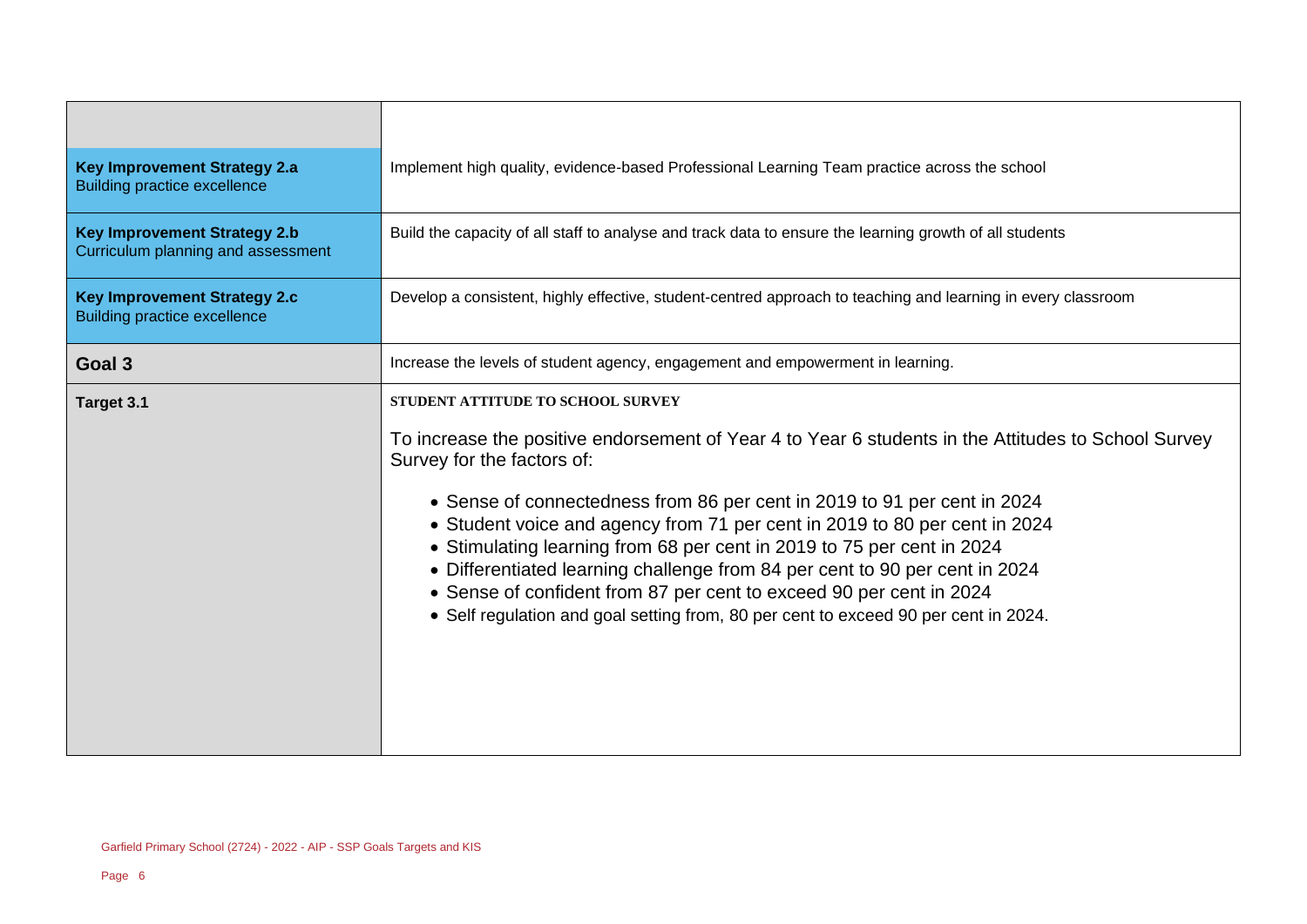| Target 3.2                                                                                     |                                                                                                                                                    |
|------------------------------------------------------------------------------------------------|----------------------------------------------------------------------------------------------------------------------------------------------------|
|                                                                                                | <b>ATTENDANCE</b>                                                                                                                                  |
|                                                                                                | Increase School Attendance Level (decrease proportion of students having 20 or more absence days to below<br>$20\%$ ).                             |
|                                                                                                | Decrease average number of days absent per student each year to 13.                                                                                |
|                                                                                                |                                                                                                                                                    |
|                                                                                                |                                                                                                                                                    |
|                                                                                                |                                                                                                                                                    |
| <b>Key Improvement Strategy 3.a</b><br>Setting expectations and promoting<br>inclusion         | Build a culture of high expectations of students and teachers around teaching and learning.                                                        |
| <b>Key Improvement Strategy 3.b</b><br><b>Empowering students and building school</b><br>pride | Build pride and school connectedness to community                                                                                                  |
| <b>Key Improvement Strategy 3.c</b><br><b>Empowering students and building school</b><br>pride | Increase the capacity of all students to reflect on and monitor their own learning growth utilising goal setting and feedback.                     |
| Goal 4                                                                                         | Improve student learning and engagement outcomes through increasing the capacity of the school to function as a<br>strategic organisation.         |
| Target 4.1                                                                                     | <b>STAFF SURVEY</b><br>Increase results in the School Staff Survey in the following areas to be equal or better than that of all Primary Schools - |
|                                                                                                | ■ Academic emphasis                                                                                                                                |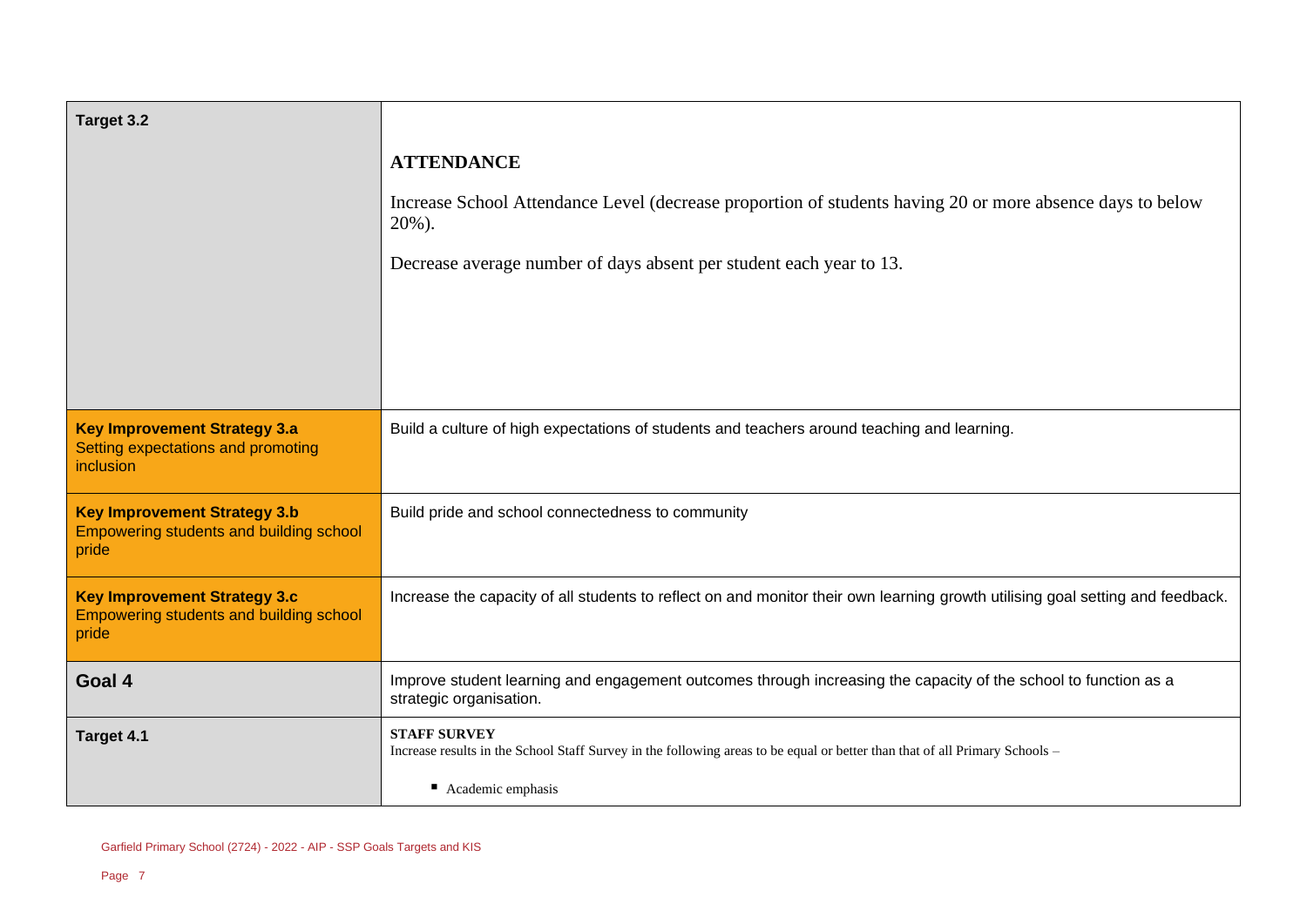|                                     | • Collective focus on student learning<br>• Guaranteed and viable curriculum<br>• Teacher Collaboration<br>• Leading Change<br>• Staff Trust in Colleagues<br>To increase the positive endorsement of staff in the School Staff Survey for the domains of:<br>• Teaching and Learning – Implementation, with all factors exceeding 90 per cent by 2024<br>• School Climate, with all factors exceeding 90 per cent by 2024. |
|-------------------------------------|-----------------------------------------------------------------------------------------------------------------------------------------------------------------------------------------------------------------------------------------------------------------------------------------------------------------------------------------------------------------------------------------------------------------------------|
| Target 4.2                          | To increase the positive endorsement of parents in the Parent Opinion Survey factors of:<br>• Stimulating learning environment from 90 per cent in 2019 to 95 per cent in 2024<br>• Student agency and voice from 91 per cent in 2019 to exceed 95 per cent in 2024                                                                                                                                                         |
| <b>Key Improvement Strategy 4.a</b> | Build a strong and united Leadership culture with a clear sense of shared purpose and direction around learning and                                                                                                                                                                                                                                                                                                         |
| <b>Building leadership teams</b>    | teaching                                                                                                                                                                                                                                                                                                                                                                                                                    |
| <b>Key Improvement Strategy 4.b</b> | Build leadership across the school to understand leading change and leading improvement in instructional and shared                                                                                                                                                                                                                                                                                                         |
| Instructional and shared leadership | practice (Organisational structures, admin / all staff, productivity).                                                                                                                                                                                                                                                                                                                                                      |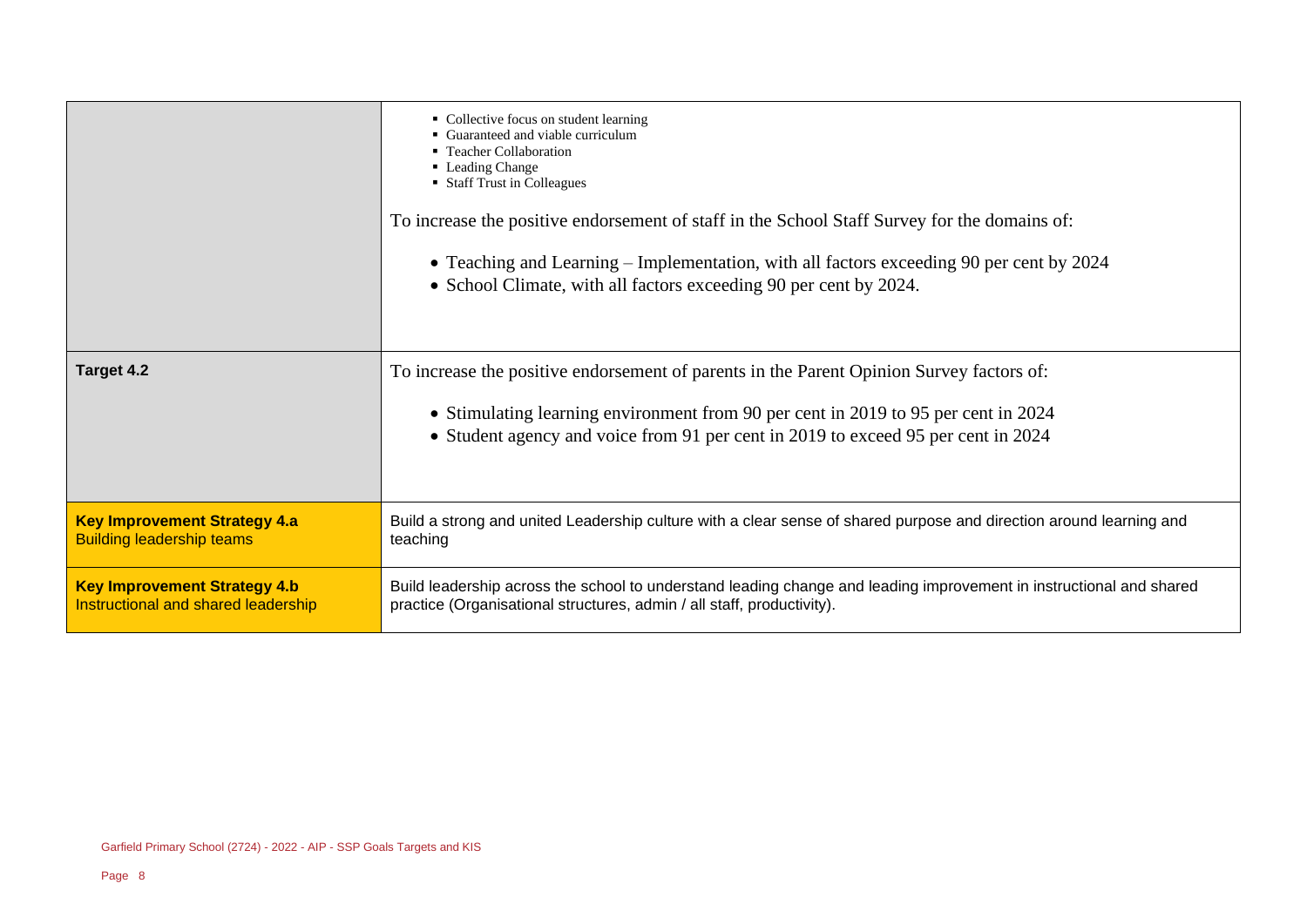# **Select Annual Goals and KIS**

| <b>Four Year Strategic Goals</b>                                                                                                                                                              | Is this<br>selected for<br>focus this<br>year? | <b>Four Year Strategic Targets</b> | 12 month target<br>The 12 month target is an incremental step<br>towards meeting the 4-year target, using the<br>same data set.                                                                                                                                                                                                                                                                                                                                                                                                                                                                                                                                                                                                                                                      |
|-----------------------------------------------------------------------------------------------------------------------------------------------------------------------------------------------|------------------------------------------------|------------------------------------|--------------------------------------------------------------------------------------------------------------------------------------------------------------------------------------------------------------------------------------------------------------------------------------------------------------------------------------------------------------------------------------------------------------------------------------------------------------------------------------------------------------------------------------------------------------------------------------------------------------------------------------------------------------------------------------------------------------------------------------------------------------------------------------|
| <b>2022 Priorities Goal</b><br><br><br>Some of our students have thrived in<br>the remote learning environment,<br>others have maintained their learning<br>progress, and some need extra<br> | Yes                                            | Support for the 2022 Priorities    | <b>LEARNING</b><br>* Teacher judgments are accurate and<br>consistent across all domains and year<br>levels (Learning)<br>* Percentage of students achieving above<br>the expected level in Mathematics will be<br>increased to 35%<br><b>WELLBEING</b><br>* Respectful Relationship Baseline survey<br>will be conducted twice during the year<br>and will show evidence of growth in the<br>implementation of this program.<br>Increase School Attendance Level<br>* Decrease the Negative Incidents on<br>Sentral from 500 (approx 2019) to 350<br>Recent Data: 2019: 484; 2020: 178;<br>2021: 317<br><b>ATTENDANCE</b><br>* Decrease proportion of students having<br>20 or more absence days to below 20%<br>* Decrease average number of days<br>absent per student to 13 days |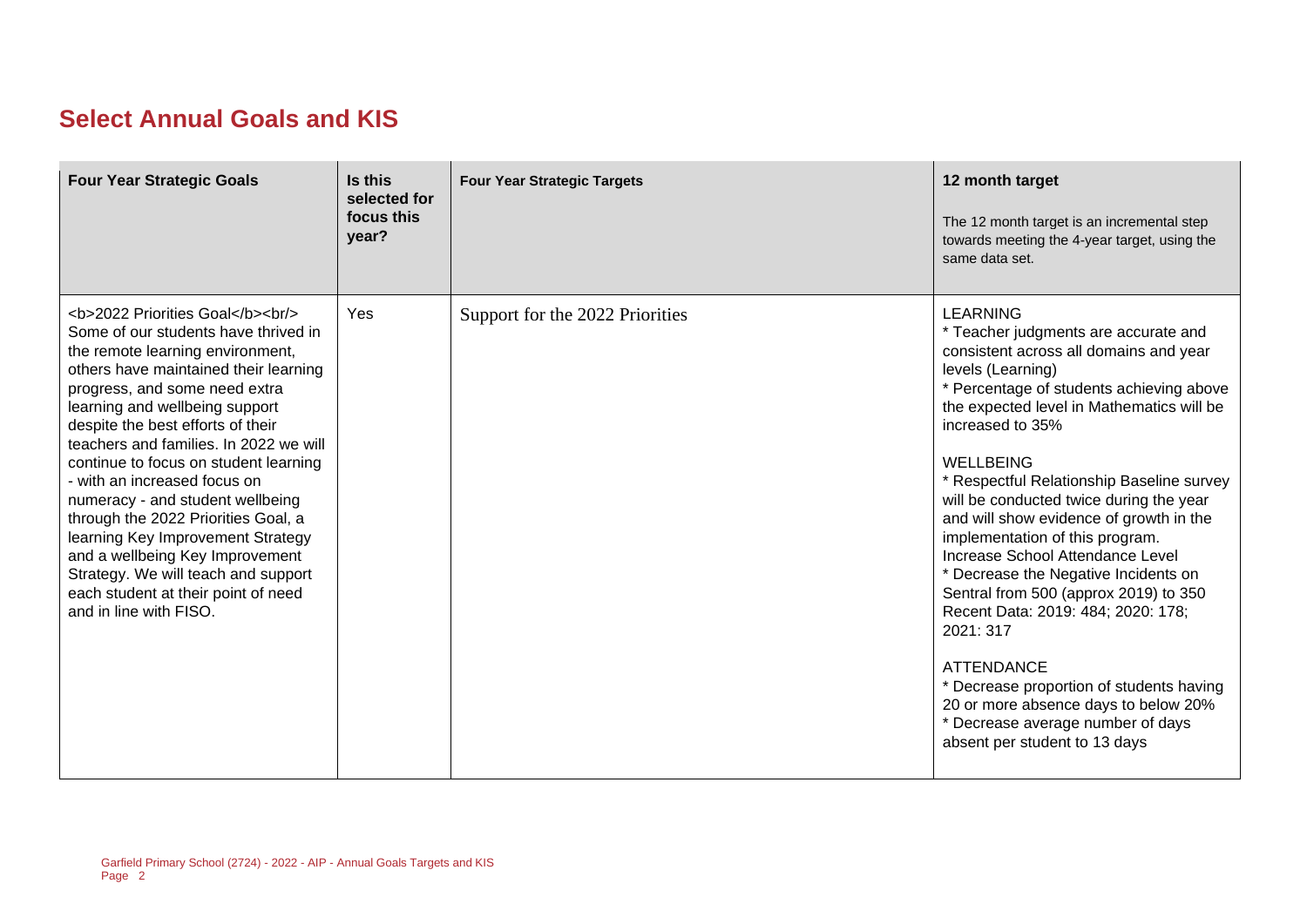| Significantly maximise the learning<br>growth and proficiency of students in<br>literacy and numeracy. | No | <b>NAPLAN</b><br>To increase the percentage of students achieving in the top two bands in NAPLAN<br>for:<br>Year 3 Numeracy, from a three year average of 25 per cent in 2019 to a three year<br>average of 30 per cent in 2024<br>Year 5 Numeracy. from a three year average of 22 per cent in 2019 to a three year<br>average of 35 per cent in 2024.<br>To increase the percentage of students making high benchmark relative growth in<br>NAPLAN from Year 3 to Year 5, from the three year average of 25 per cent in<br>2019 to a three year average of 30 per cent in 2024.<br>VICTORIAN CURRICULUM<br>Teacher judgments are accurate and consistent across all domains and year levels.<br>To increase the percentage of students P-6 achieving above the expected level in<br>Number and Algebra, according to teacher judgements, from a three year average<br>of 35 per cent in 2019 to a three year average of 40 per cent in 2024. |  |
|--------------------------------------------------------------------------------------------------------|----|------------------------------------------------------------------------------------------------------------------------------------------------------------------------------------------------------------------------------------------------------------------------------------------------------------------------------------------------------------------------------------------------------------------------------------------------------------------------------------------------------------------------------------------------------------------------------------------------------------------------------------------------------------------------------------------------------------------------------------------------------------------------------------------------------------------------------------------------------------------------------------------------------------------------------------------------|--|
| Increase the levels of student agency,<br>engagement and empowerment in<br>learning.                   | No | STUDENT ATTITUDE TO SCHOOL SURVEY<br>To increase the positive endorsement of Year 4 to Year<br>6 students in the Attitudes to School Survey Survey for<br>the factors of:<br>• Sense of connectedness from 86 per cent in<br>2019 to 91 per cent in 2024<br>• Student voice and agency from 71 per cent in<br>2019 to 80 per cent in 2024<br>• Stimulating learning from 68 per cent in 2019 to<br>75 per cent in 2024<br>• Differentiated learning challenge from 84 per cent<br>to 90 per cent in 2024                                                                                                                                                                                                                                                                                                                                                                                                                                       |  |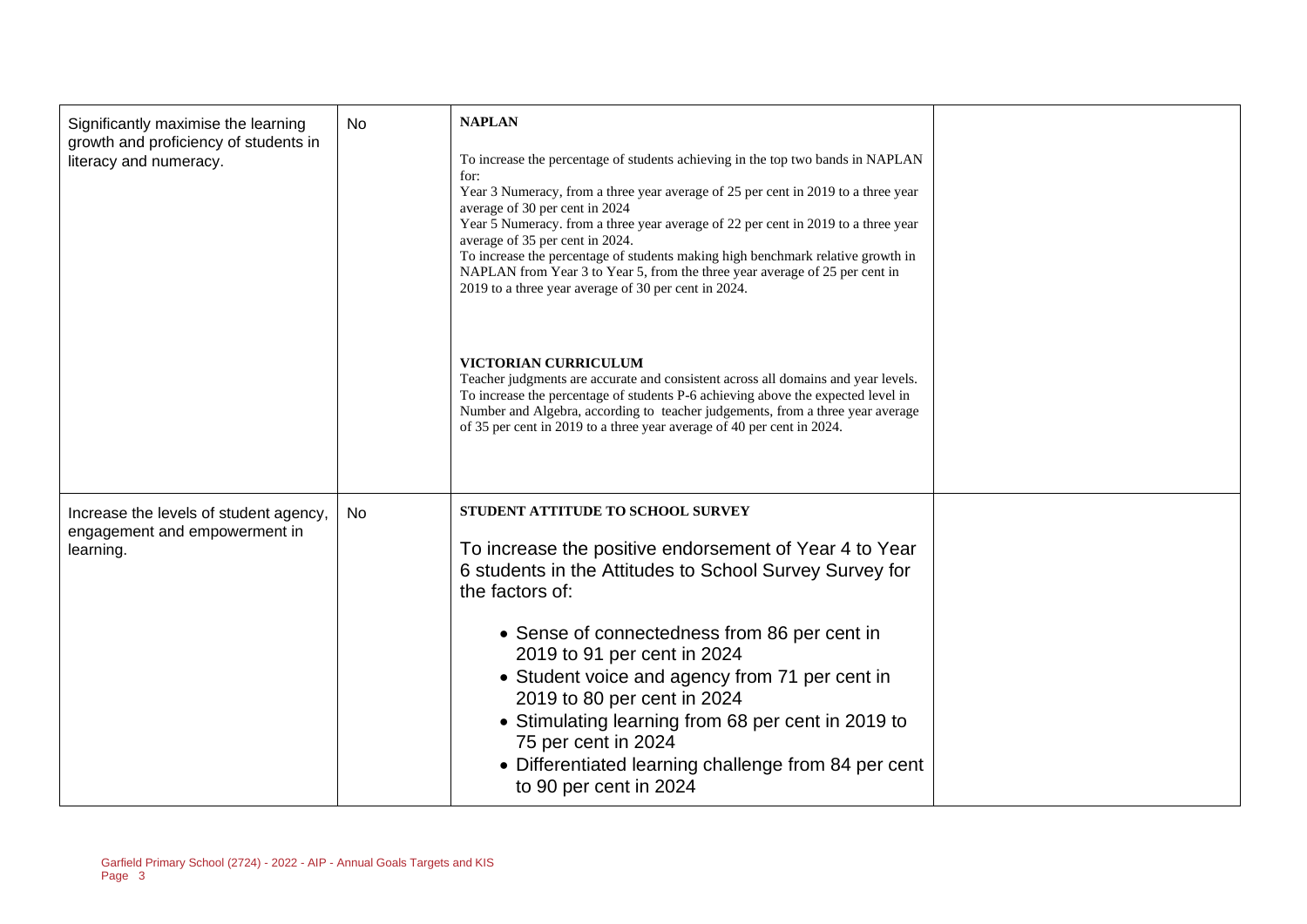|                                                                                                                                                     |           | • Sense of confident from 87 per cent to exceed 90<br>per cent in 2024<br>• Self regulation and goal setting from, 80 per cent to<br>exceed 90 per cent in 2024.                                                                                                                      |  |
|-----------------------------------------------------------------------------------------------------------------------------------------------------|-----------|---------------------------------------------------------------------------------------------------------------------------------------------------------------------------------------------------------------------------------------------------------------------------------------|--|
|                                                                                                                                                     |           | <b>ATTENDANCE</b><br>Increase School Attendance Level (decrease proportion of<br>students having 20 or more absence days to below 20%).<br>Decrease average number of days absent per student each<br>year to 13.                                                                     |  |
| Improve student learning and<br>engagement outcomes through<br>increasing the capacity of the school<br>to function as a strategic<br>organisation. | <b>No</b> | <b>STAFF SURVEY</b><br>Increase results in the School Staff Survey in the following areas to be equal or<br>better than that of all Primary Schools -<br>Academic emphasis<br>• Collective focus on student learning<br>• Guaranteed and viable curriculum<br>• Teacher Collaboration |  |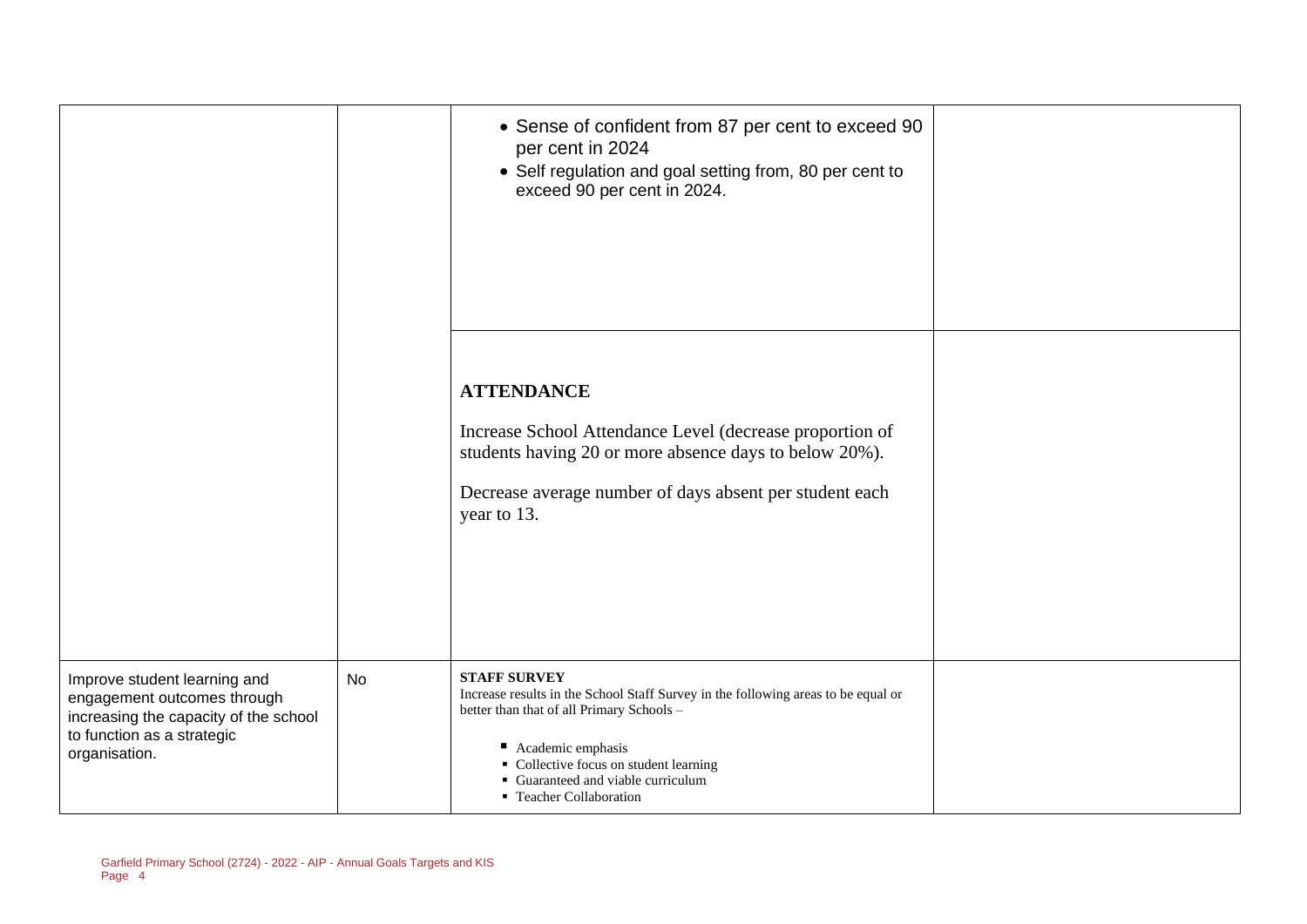| • Leading Change<br>• Staff Trust in Colleagues<br>To increase the positive endorsement of staff in the School<br>Staff Survey for the domains of:<br>• Teaching and Learning – Implementation, with all<br>factors exceeding 90 per cent by 2024<br>• School Climate, with all factors exceeding 90 per cent<br>by 2024. |  |
|---------------------------------------------------------------------------------------------------------------------------------------------------------------------------------------------------------------------------------------------------------------------------------------------------------------------------|--|
| To increase the positive endorsement of parents in the Parent<br>Opinion Survey factors of:<br>• Stimulating learning environment from 90 per cent in<br>2019 to 95 per cent in 2024<br>• Student agency and voice from 91 per cent in 2019 to<br>exceed 95 per cent in 2024                                              |  |

| ∣ Goal 1            | <b>2022 Priorities Goal</b><br><br><br>Some of our students have thrived in the remote learning environment, others have maintained their learning progress, and<br>some need extra learning and wellbeing support despite the best efforts of their teachers and families. In 2022 we will continue<br>to focus on student learning - with an increased focus on numeracy - and student wellbeing through the 2022 Priorities Goal, a<br>learning Key Improvement Strategy and a wellbeing Key Improvement Strategy. We will teach and support each student at<br>their point of need and in line with FISO. |
|---------------------|---------------------------------------------------------------------------------------------------------------------------------------------------------------------------------------------------------------------------------------------------------------------------------------------------------------------------------------------------------------------------------------------------------------------------------------------------------------------------------------------------------------------------------------------------------------------------------------------------------------|
| 12 Month Target 1.1 | LEARNING<br>* Teacher judgments are accurate and consistent across all domains and year levels (Learning)                                                                                                                                                                                                                                                                                                                                                                                                                                                                                                     |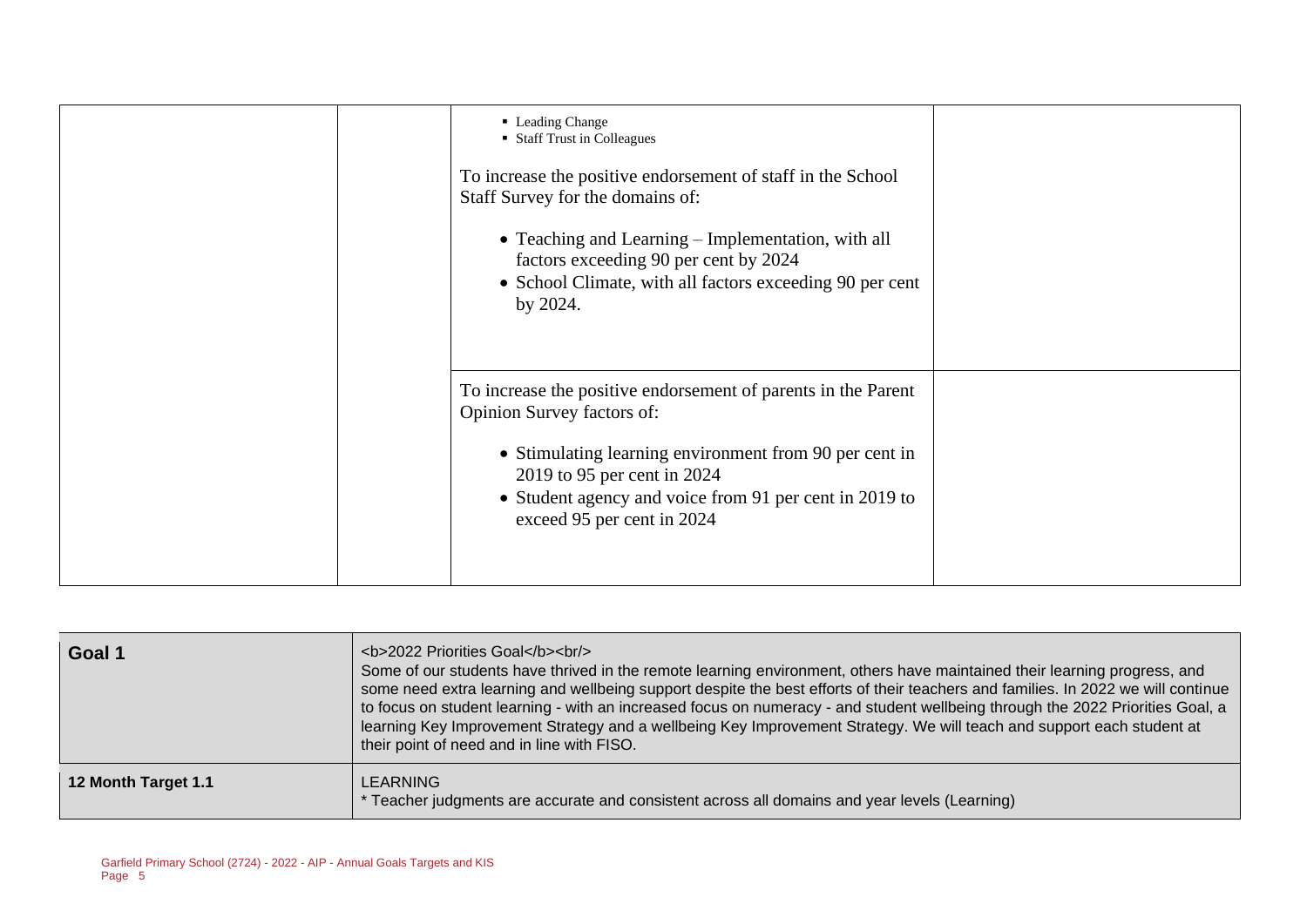|                                                                                                                                                                                                                                                                                           | Percentage of students achieving above the expected level in Mathematics will be increased to 35%                                                                                                                                                                                                                                                                                                                                                                                                                   |                                              |  |  |  |
|-------------------------------------------------------------------------------------------------------------------------------------------------------------------------------------------------------------------------------------------------------------------------------------------|---------------------------------------------------------------------------------------------------------------------------------------------------------------------------------------------------------------------------------------------------------------------------------------------------------------------------------------------------------------------------------------------------------------------------------------------------------------------------------------------------------------------|----------------------------------------------|--|--|--|
|                                                                                                                                                                                                                                                                                           | <b>WELLBEING</b><br>Respectful Relationship Baseline survey will be conducted twice during the year and will show evidence of growth in the<br>implementation of this program.<br>Increase School Attendance Level<br>Decrease the Negative Incidents on Sentral from 500 (approx 2019) to 350<br>Recent Data: 2019: 484; 2020: 178; 2021: 317<br><b>ATTENDANCE</b><br>Decrease proportion of students having 20 or more absence days to below 20%<br>Decrease average number of days absent per student to 13 days |                                              |  |  |  |
| <b>Key Improvement Strategies</b>                                                                                                                                                                                                                                                         |                                                                                                                                                                                                                                                                                                                                                                                                                                                                                                                     | Is this KIS selected for focus this<br>year? |  |  |  |
| KIS <sub>1</sub><br>Priority 2022 Dimension                                                                                                                                                                                                                                               | Learning - Support both those who need extra support and those who have thrived to<br>continue to extend their learning, especially in numeracy                                                                                                                                                                                                                                                                                                                                                                     | Yes                                          |  |  |  |
| KIS <sub>2</sub><br>Priority 2022 Dimension                                                                                                                                                                                                                                               | Wellbeing - Effectively mobilise available resources to support students' wellbeing and<br>mental health, especially the most vulnerable                                                                                                                                                                                                                                                                                                                                                                            | Yes                                          |  |  |  |
| Explain why the school has selected this<br>KIS as a focus for this year. Please make<br>reference to the self-evaluation, relevant<br>school data, the progress against School<br>Strategic Plan (SSP) goals, targets, and the<br>diagnosis of issues requiring particular<br>attention. | Please leave this field empty. Schools are not required to provide a rationale as this is in line with system priorities for 2022.                                                                                                                                                                                                                                                                                                                                                                                  |                                              |  |  |  |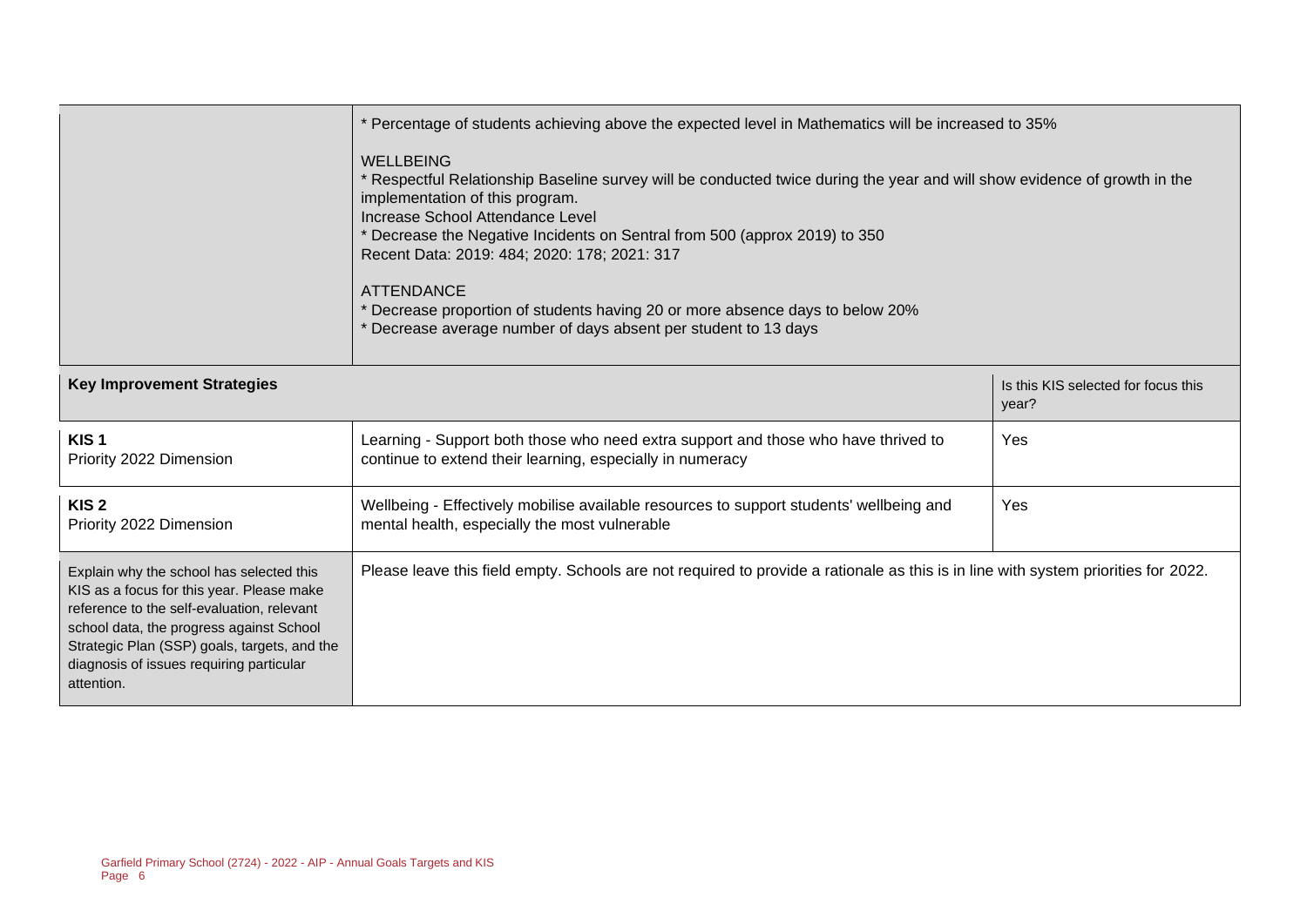# **Define Actions, Outcomes and Activities**

| Goal 1                                      | <b>2022 Priorities Goal</b><br>Some of our students have thrived in the remote learning environment, others have maintained their learning progress, and some<br>need extra learning and wellbeing support despite the best efforts of their teachers and families. In 2022 we will continue to focus on<br>student learning - with an increased focus on numeracy - and student wellbeing through the 2022 Priorities Goal, a learning Key<br>Improvement Strategy and a wellbeing Key Improvement Strategy. We will teach and support each student at their point of need and<br>in line with FISO.                                                                                                                                                  |
|---------------------------------------------|--------------------------------------------------------------------------------------------------------------------------------------------------------------------------------------------------------------------------------------------------------------------------------------------------------------------------------------------------------------------------------------------------------------------------------------------------------------------------------------------------------------------------------------------------------------------------------------------------------------------------------------------------------------------------------------------------------------------------------------------------------|
| 12 Month Target 1.1                         | <b>LEARNING</b><br>* Teacher judgments are accurate and consistent across all domains and year levels (Learning)<br>* Percentage of students achieving above the expected level in Mathematics will be increased to 35%<br><b>WELLBEING</b><br>* Respectful Relationship Baseline survey will be conducted twice during the year and will show evidence of growth in the<br>implementation of this program.<br>Increase School Attendance Level<br>* Decrease the Negative Incidents on Sentral from 500 (approx 2019) to 350<br>Recent Data: 2019: 484; 2020: 178; 2021: 317<br><b>ATTENDANCE</b><br>* Decrease proportion of students having 20 or more absence days to below 20%<br>* Decrease average number of days absent per student to 13 days |
| KIS <sub>1</sub><br>Priority 2022 Dimension | Learning - Support both those who need extra support and those who have thrived to continue to extend their learning, especially in<br>numeracy                                                                                                                                                                                                                                                                                                                                                                                                                                                                                                                                                                                                        |
| <b>Actions</b>                              | Develop a multi-tiered approach to identifying, diagnosing and prioritising learning needs for all students, particularly in the area of<br>Mathematics.<br>Build and embed staff capacity to analyse and evaluate data within the existing PLT structures of the school.                                                                                                                                                                                                                                                                                                                                                                                                                                                                              |
| <b>Outcomes</b>                             | Students will understand the instructional model and what they can expect in each section.<br>Students in need of targeted academic support or intervention will be identified and supported - both through the Tutor Learning<br>Initiative and through classroom practices                                                                                                                                                                                                                                                                                                                                                                                                                                                                           |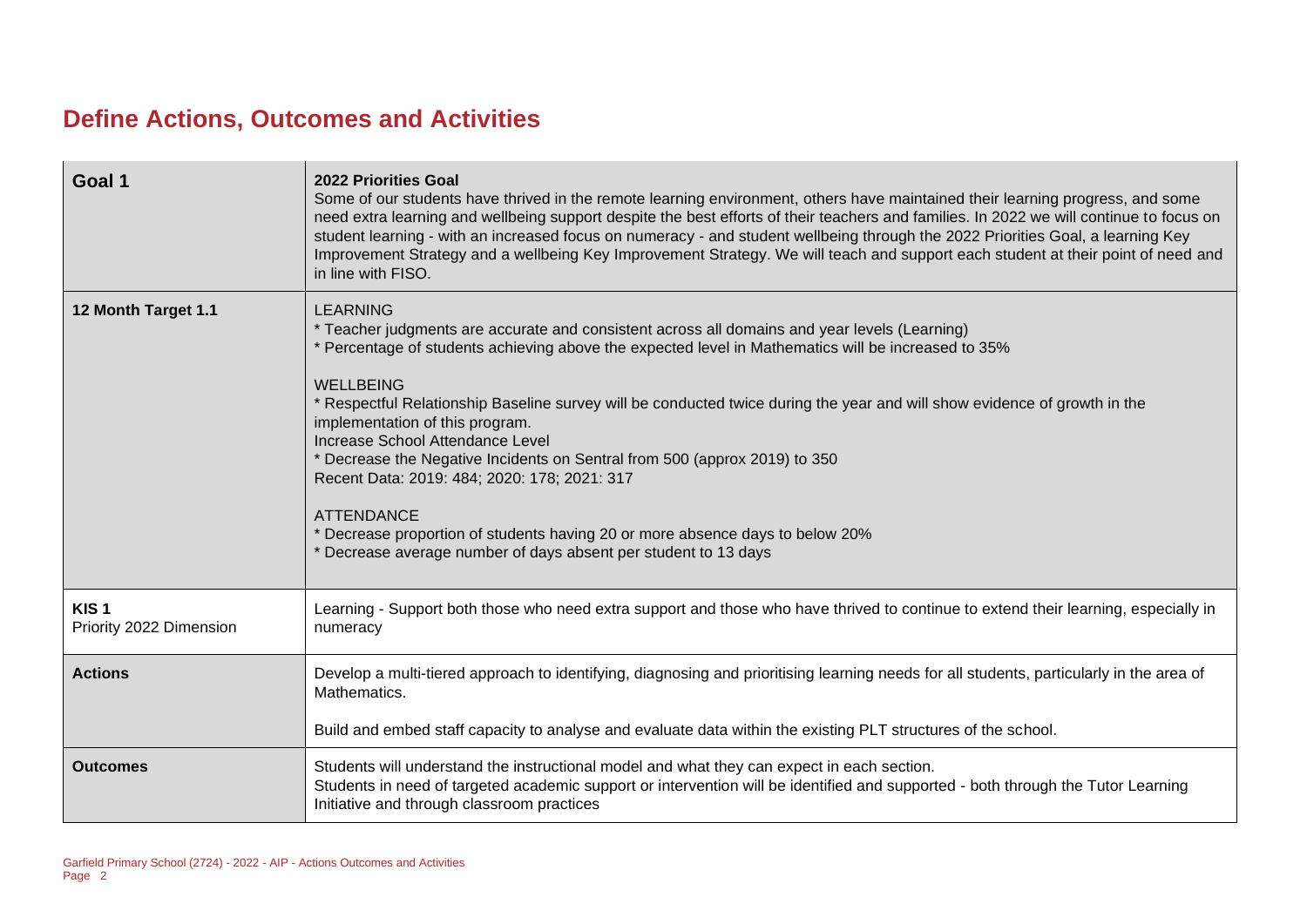|                                               | Students will know what the next steps are to progress their learning (goal setting and monitoring)<br>Teachers will plan and deliver lessons following the Garfield Primary School Instructional Model<br>Teachers will build the capacity of students to effectively co-develop learning goals and pathways<br>Teachers will actively participate in professional learning to develop their use of high impact teaching strategies, particularly in<br>Mathematics, within the instructional model<br>Teachers will develop Individual Learning Plans for students in need of this support<br>Teachers and tutors will plan for, and implement, differentiated teaching and learning based on student data<br>Tutors will provide targeted academic support for students based on academic data<br>PLTs will work through continuous D.I.E. cycles to ensure student learning needs are identified and addressed.<br>School Leaders will support teaching staff to further develop assessment and differentiation practices through clear processes and<br>professional learning<br>School Leaders will ensure sufficient time, resources and other support is available to allow teachers to implement the actions of all<br><b>KIS</b> |                            |                        |                                  |                                                      |
|-----------------------------------------------|--------------------------------------------------------------------------------------------------------------------------------------------------------------------------------------------------------------------------------------------------------------------------------------------------------------------------------------------------------------------------------------------------------------------------------------------------------------------------------------------------------------------------------------------------------------------------------------------------------------------------------------------------------------------------------------------------------------------------------------------------------------------------------------------------------------------------------------------------------------------------------------------------------------------------------------------------------------------------------------------------------------------------------------------------------------------------------------------------------------------------------------------------------------------------------------------------------------------------------------------|----------------------------|------------------------|----------------------------------|------------------------------------------------------|
| <b>Success Indicators</b>                     | Documented multi-tiered approach to learning and interventions will be in place, showing the learning supports for all students, some<br>students, and specialised support/referrals (pyramid of interventions)<br>Individual Learning Plans will be developed and monitored, clearly showing the adjustments to the curriculum necessary for the<br>successful achievement of individual, short-term goals<br>Planning documents will shown the alignment of teaching practices with the Instructional Model<br>Peer observation data will show the structures of lessons being based on the instructional Model<br>Formative and summative assessment data will show student learning growth<br>Victorian Curriculum judgements will show growth in learning<br>Staff Survey factors: Instructional leadership, collective efficacy<br>Attitudes to School factors: stimulated learning                                                                                                                                                                                                                                                                                                                                                  |                            |                        |                                  |                                                      |
| <b>Activities and Milestones</b>              | Is this a PL<br>When<br><b>Funding Streams</b><br><b>People Responsible</b><br><b>Priority</b>                                                                                                                                                                                                                                                                                                                                                                                                                                                                                                                                                                                                                                                                                                                                                                                                                                                                                                                                                                                                                                                                                                                                             |                            |                        |                                  |                                                      |
| Tutor/s employed (teacher .4, ES 3 hours p/w) |                                                                                                                                                                                                                                                                                                                                                                                                                                                                                                                                                                                                                                                                                                                                                                                                                                                                                                                                                                                                                                                                                                                                                                                                                                            | $\triangleright$ Principal | $\Box$ PLP<br>Priority | from:<br>Term 1<br>to:<br>Term 1 | \$50,000.00<br>$\Box$ Equity funding will<br>be used |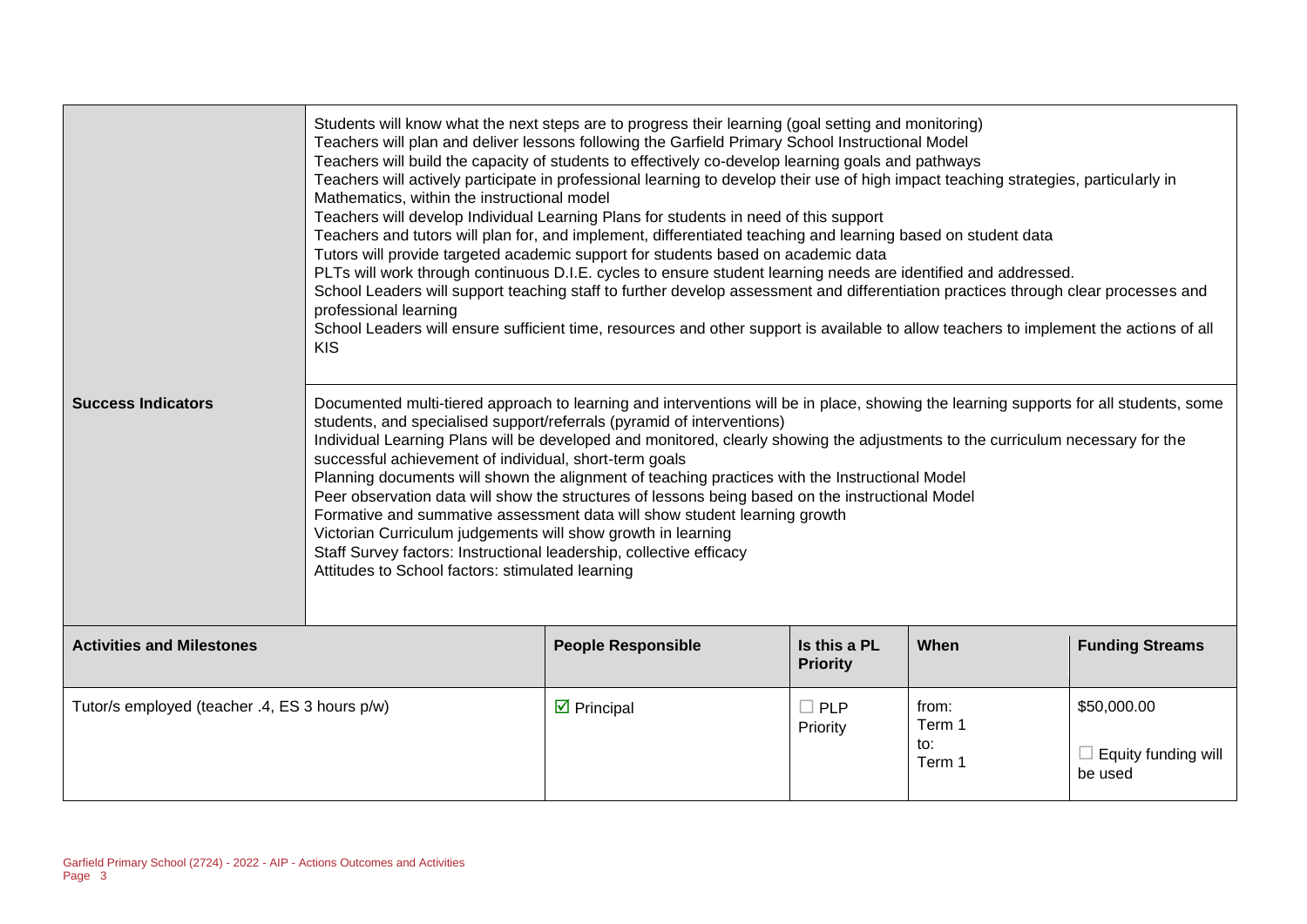|                                                                                                                                                                                                        |                                                                                       |                                |                                  | $\Box$ Disability Inclusion<br>Tier 2 Funding will be<br>used<br>$\Box$ Schools Mental<br><b>Health Menu items</b><br>will be used which<br>may include DET<br>funded or free items                                                    |
|--------------------------------------------------------------------------------------------------------------------------------------------------------------------------------------------------------|---------------------------------------------------------------------------------------|--------------------------------|----------------------------------|----------------------------------------------------------------------------------------------------------------------------------------------------------------------------------------------------------------------------------------|
| LS coach and TLI coordinator to collect and analyse student<br>learning needs.                                                                                                                         | $\triangleright$ Learning Specialist(s)                                               | $\Box$ PLP<br>Priority         | from:<br>Term 1<br>to:<br>Term 4 | \$0.00<br>$\Box$ Equity funding will<br>be used<br>$\Box$ Disability Inclusion<br>Tier 2 Funding will be<br>used<br>$\Box$ Schools Mental<br><b>Health Menu items</b><br>will be used which<br>may include DET<br>funded or free items |
| Professional Learning provided to all staff around the use of the<br>Instructional Model in classrooms, with a particular emphasis on<br>Mathematics and incorporating student voice and goal setting. | $\boxtimes$ Learning Specialist(s)<br>■ Numeracy Leader<br>$\triangleright$ Principal | $\overline{M}$ PLP<br>Priority | from:<br>Term 1<br>to:<br>Term 4 | \$0.00<br>$\Box$ Equity funding will<br>be used<br>$\Box$ Disability Inclusion<br>Tier 2 Funding will be<br>used<br>$\Box$ Schools Mental<br><b>Health Menu items</b><br>will be used which                                            |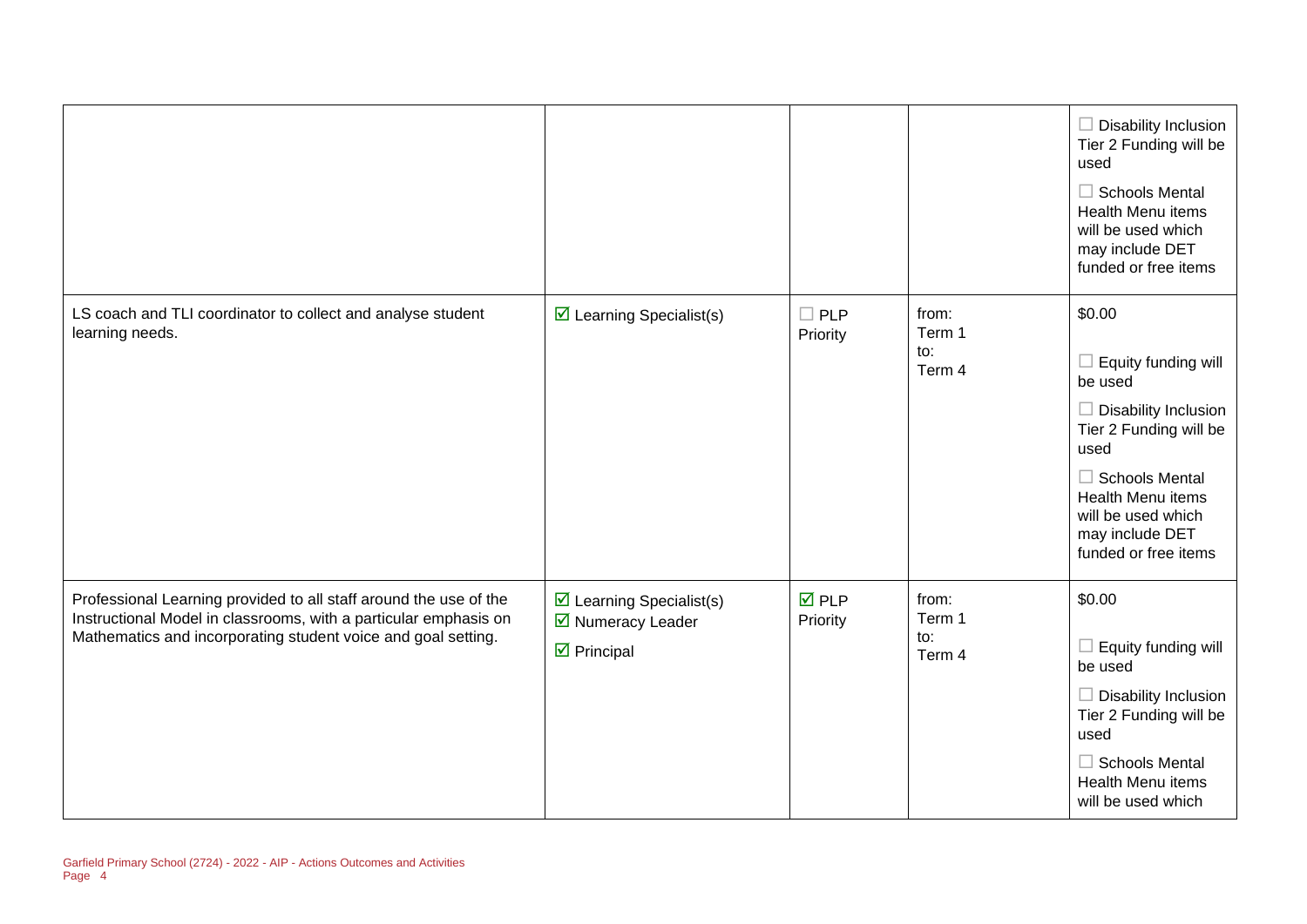|                                                                                                                                                                                                                                                                  |                                                                       |                        |                                  | may include DET<br>funded or free items                                                                                                                                                                                                |
|------------------------------------------------------------------------------------------------------------------------------------------------------------------------------------------------------------------------------------------------------------------|-----------------------------------------------------------------------|------------------------|----------------------------------|----------------------------------------------------------------------------------------------------------------------------------------------------------------------------------------------------------------------------------------|
| Professional Learning provided to staff around using high impact,<br>effective teaching strategies in Mathematics                                                                                                                                                | ■ Numeracy Leader                                                     | $\Box$ PLP<br>Priority | from:<br>Term 1<br>to:<br>Term 4 | \$0.00<br>$\Box$ Equity funding will<br>be used<br>$\Box$ Disability Inclusion<br>Tier 2 Funding will be<br>used<br>$\Box$ Schools Mental<br><b>Health Menu items</b><br>will be used which<br>may include DET<br>funded or free items |
| Two-way communication protocols set up between classroom<br>teachers and TLI coordinator to ensure learning continuity is<br>maintained. Learning Data to be shared and needs discussed - TLI<br>Pacing Guide to be developed based on the ILPs of the students. | $\triangleright$ Learning Specialist(s)<br>$\triangledown$ Teacher(s) | $\Box$ PLP<br>Priority | from:<br>Term 1<br>to:<br>Term 4 | \$0.00<br>$\Box$ Equity funding will<br>be used<br>$\Box$ Disability Inclusion<br>Tier 2 Funding will be<br>used<br>$\Box$ Schools Mental<br><b>Health Menu items</b><br>will be used which<br>may include DET<br>funded or free items |
| Learning Specialist to lead Tutor Learning Initiative by guiding<br>reflective conversations with the Learning Tutor, guiding action<br>research and also ensuring that students are maintaining learning                                                        | $\triangleright$ Learning Specialist(s)<br>$\triangledown$ Teacher(s) | $\Box$ PLP<br>Priority | from:<br>Term 1                  | \$0.00                                                                                                                                                                                                                                 |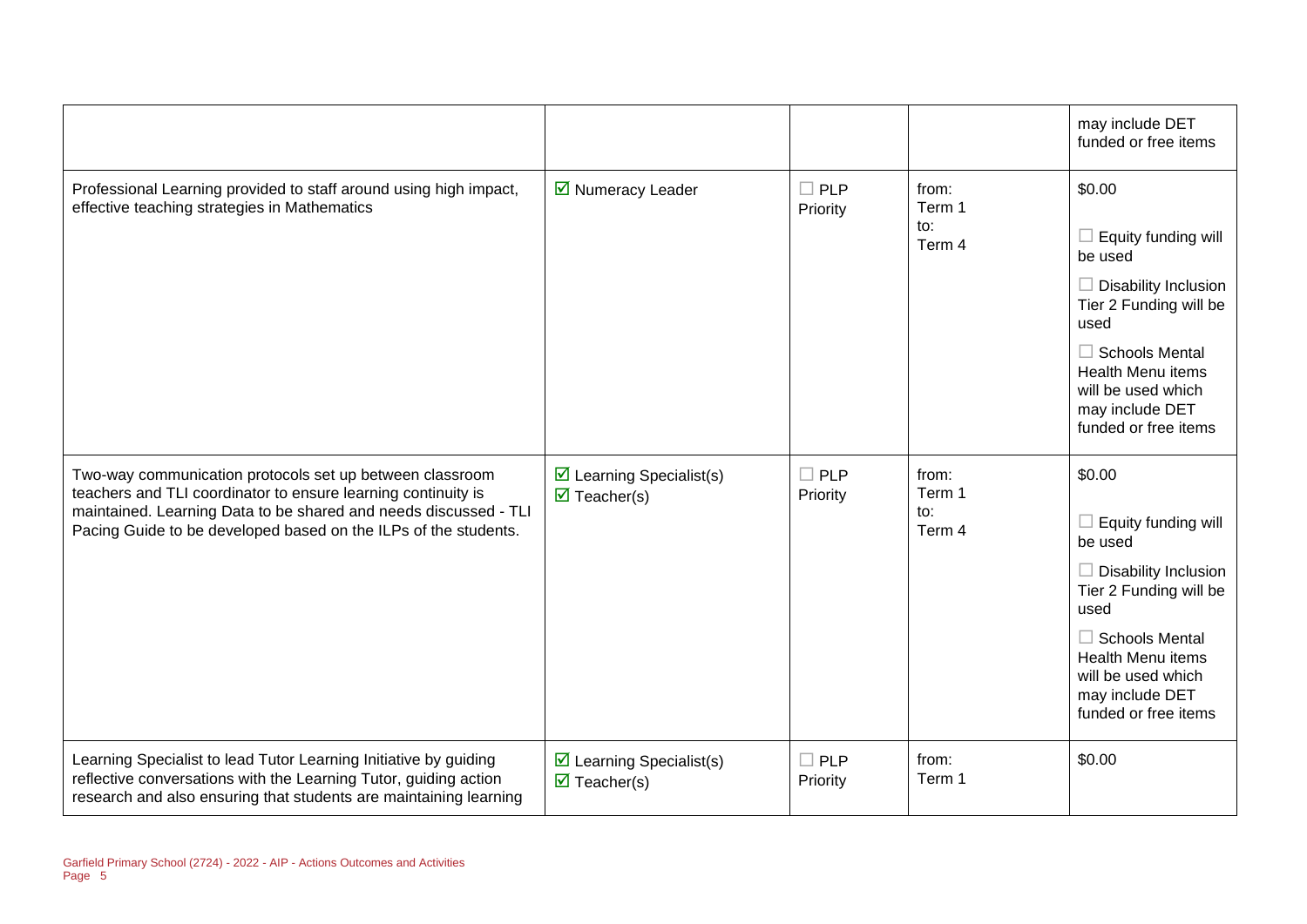| growth back in the classroom after the TLI (upskilling teachers,<br>data, etc). |                                                                                                                                                                                                                                                                                                               |                                                                                                                                                                                                                                                                                                                                                                                                                                                                                                                                                                                                                                                                                                                                                                                                                                                                                                                                                                                                                                                                                                                                                                                                                               |  | to:<br>Term 4 | $\Box$ Equity funding will<br>be used<br>$\Box$ Disability Inclusion<br>Tier 2 Funding will be<br>used<br>$\Box$ Schools Mental<br>Health Menu items<br>will be used which<br>may include DET<br>funded or free items |
|---------------------------------------------------------------------------------|---------------------------------------------------------------------------------------------------------------------------------------------------------------------------------------------------------------------------------------------------------------------------------------------------------------|-------------------------------------------------------------------------------------------------------------------------------------------------------------------------------------------------------------------------------------------------------------------------------------------------------------------------------------------------------------------------------------------------------------------------------------------------------------------------------------------------------------------------------------------------------------------------------------------------------------------------------------------------------------------------------------------------------------------------------------------------------------------------------------------------------------------------------------------------------------------------------------------------------------------------------------------------------------------------------------------------------------------------------------------------------------------------------------------------------------------------------------------------------------------------------------------------------------------------------|--|---------------|-----------------------------------------------------------------------------------------------------------------------------------------------------------------------------------------------------------------------|
| KIS <sub>2</sub><br>Priority 2022 Dimension                                     | Wellbeing - Effectively mobilise available resources to support students' wellbeing and mental health, especially the most vulnerable                                                                                                                                                                         |                                                                                                                                                                                                                                                                                                                                                                                                                                                                                                                                                                                                                                                                                                                                                                                                                                                                                                                                                                                                                                                                                                                                                                                                                               |  |               |                                                                                                                                                                                                                       |
| <b>Actions</b>                                                                  | Develop a multi-tiered approach to wellbeing in order to support students' mental health and wellbeing (incorporating Respectful<br>Relationships, School-Wide Positive Behaviour Support (SWPBS) and the school Chaplaincy service)<br>Embed positive mental health practices amongst all students and staff |                                                                                                                                                                                                                                                                                                                                                                                                                                                                                                                                                                                                                                                                                                                                                                                                                                                                                                                                                                                                                                                                                                                                                                                                                               |  |               |                                                                                                                                                                                                                       |
| <b>Outcomes</b>                                                                 | mental health and wellbeing.<br><b>KIS</b><br>Relationships<br>mental health and wellbeing practices and concerns<br>program and beyond)                                                                                                                                                                      | All members of the Garfield Primary School community will value the importance of a strong, united and collaborative approach to<br>School Leaders will document the mental health and wellbeing supports, initiatives and strategies available across the school<br>School Leaders will develop a clear process of eligibility and referral to the higher levels of support available (i.e. Chaplain)<br>School Leaders will support the introduction of Respectful Relationships and it's alignment with current SWPBS practices<br>School Leaders will ensure sufficient time, resources and other support is available to allow teachers to implement the actions of all<br>Teachers will plan and implement classroom teaching and management strategies following the principles of SWPBS and Respectful<br>Teachers will recognise and respond to student mental health and wellbeing concerns following the school multi-tiered support model<br>Teachers will work collaboratively with school leaders, parents, other staff and students to ensure clear communication around<br>Teachers will explicitly teach the desired behaviours and school expectations within every classroom and specialist area (start-up |  |               |                                                                                                                                                                                                                       |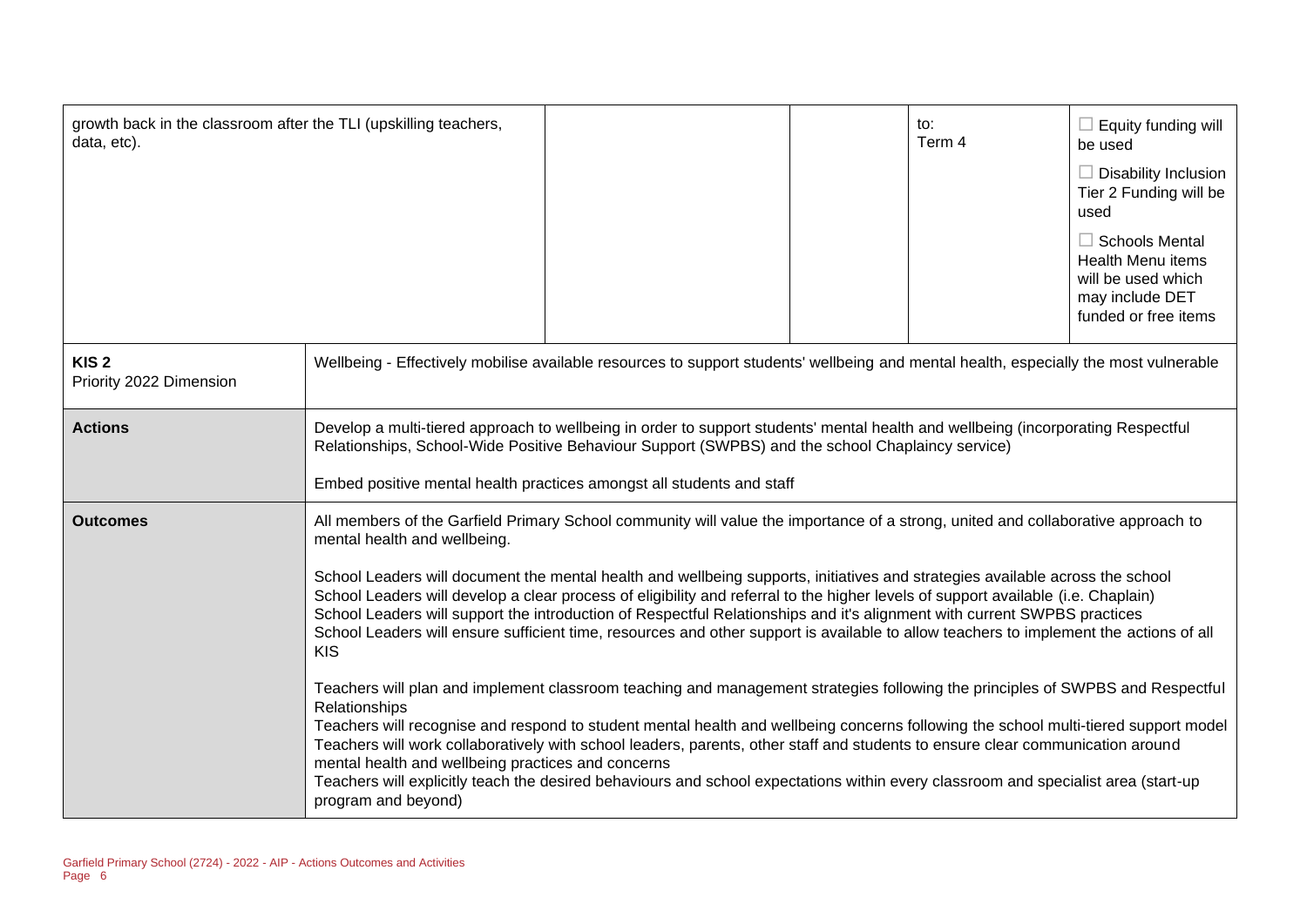|                                                                                                                                                                                                                                                                                                                                                                                                                                         | Students will actively engage with the supports available, as appropriate<br>Students will implement their skills and knowledge of self-regulation (behaviour), resilience, safety and respect.<br>Parents/Carers will understand the supports offered within the school, the processes/eligibility for referral and where further<br>information can be gained                                                                                                                                                    |                                                             |                                 |                                  |                                                                                                                                                                                                                                                    |
|-----------------------------------------------------------------------------------------------------------------------------------------------------------------------------------------------------------------------------------------------------------------------------------------------------------------------------------------------------------------------------------------------------------------------------------------|--------------------------------------------------------------------------------------------------------------------------------------------------------------------------------------------------------------------------------------------------------------------------------------------------------------------------------------------------------------------------------------------------------------------------------------------------------------------------------------------------------------------|-------------------------------------------------------------|---------------------------------|----------------------------------|----------------------------------------------------------------------------------------------------------------------------------------------------------------------------------------------------------------------------------------------------|
| <b>Success Indicators</b>                                                                                                                                                                                                                                                                                                                                                                                                               | * Documented approach to Wellbeing (pyramid - multi-tiered) will be published<br>* SWPBS behaviour data will show trends in reportable incidents to be analysed and responded to<br>* Chaplain data will show the number of students accessing support<br>* Planning documents will show the implementation and explicit teaching of SWPBS and Respectful Relationships<br>* Respectful Relationship Implementation checklist and baseline assessment will guide the implementation of respectful<br>Relationships |                                                             |                                 |                                  |                                                                                                                                                                                                                                                    |
| <b>Activities and Milestones</b>                                                                                                                                                                                                                                                                                                                                                                                                        |                                                                                                                                                                                                                                                                                                                                                                                                                                                                                                                    | <b>People Responsible</b>                                   | Is this a PL<br><b>Priority</b> | When                             | <b>Funding Streams</b>                                                                                                                                                                                                                             |
| A Respectful Relationships team will be developed that will<br>promote;<br>a workplace where all staff feel equally respected, safe and valued<br>and have equal opportunities<br>a safe space where young people can learn about gender equality<br>and respectful relationships, in and out of the classroom<br>This team will undertake the initial DET training and will participate<br>in regular PL sessions throughout the year. |                                                                                                                                                                                                                                                                                                                                                                                                                                                                                                                    | $\triangledown$ Principal<br>$\triangledown$ Wellbeing Team | <b>☑</b> PLP<br>Priority        | from:<br>Term 1<br>to:<br>Term 1 | \$800.00<br>$\triangleright$ Equity funding will<br>be used<br>$\Box$ Disability Inclusion<br>Tier 2 Funding will be<br>used<br>$\Box$ Schools Mental<br><b>Health Menu items</b><br>will be used which<br>may include DET<br>funded or free items |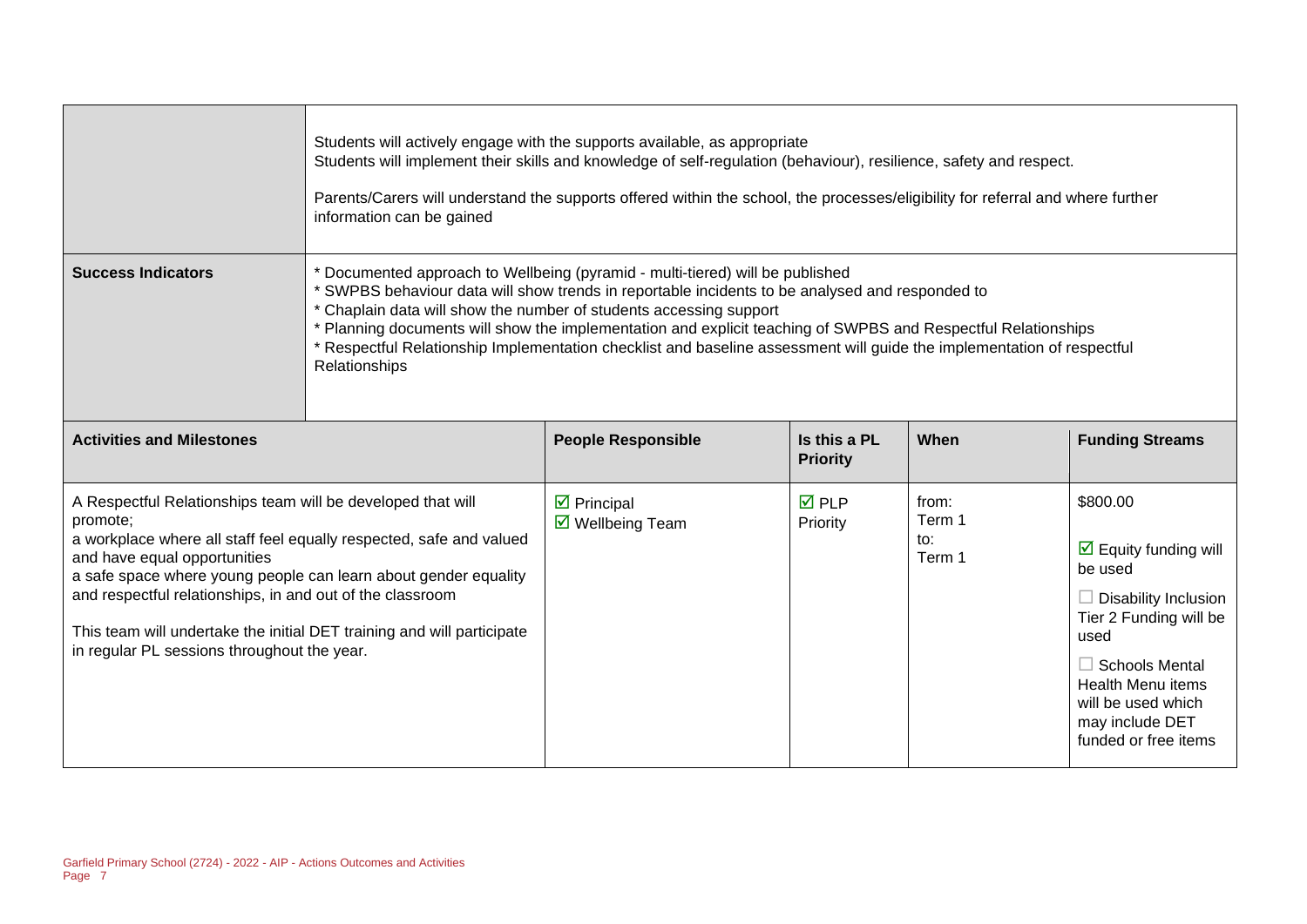| Respectful Relationships Baseline Assessment will be completed<br>and action plan developed. This will note how RR aligns with<br>SWPBS and which areas still need to be developed further.           | $\triangleright$ Principal<br>$\overline{\mathbf{M}}$ Wellbeing Team      | $\square$ PLP<br>Priority | from:<br>Term 1<br>to:<br>Term 2 | \$400.00<br>$\overline{\mathbf{y}}$ Equity funding will<br>be used<br>Disability Inclusion<br>Tier 2 Funding will be<br>used<br>$\Box$ Schools Mental<br><b>Health Menu items</b><br>will be used which<br>may include DET<br>funded or free items |
|-------------------------------------------------------------------------------------------------------------------------------------------------------------------------------------------------------|---------------------------------------------------------------------------|---------------------------|----------------------------------|----------------------------------------------------------------------------------------------------------------------------------------------------------------------------------------------------------------------------------------------------|
| School Chaplain will be employed and inducted to the Garfield<br><b>Primary School community</b>                                                                                                      | $\triangleright$ Principal                                                | $\Box$ PLP<br>Priority    | from:<br>Term 1<br>to:<br>Term 1 | \$15,000.00<br>Equity funding will<br>be used<br>Disability Inclusion<br>Tier 2 Funding will be<br>used<br>$\Box$ Schools Mental<br><b>Health Menu items</b><br>will be used which<br>may include DET<br>funded or free items                      |
| A clear process for referral and consent to access the services of<br>the school chaplain, as well as a clear role description, will be<br>documented and distributed to all relevant school members. | $\overline{\mathbf{y}}$ Principal<br>☑ Student Wellbeing Co-<br>ordinator | $\Box$ PLP<br>Priority    | from:<br>Term 1<br>to:<br>Term 1 | \$0.00<br>Equity funding will<br>be used                                                                                                                                                                                                           |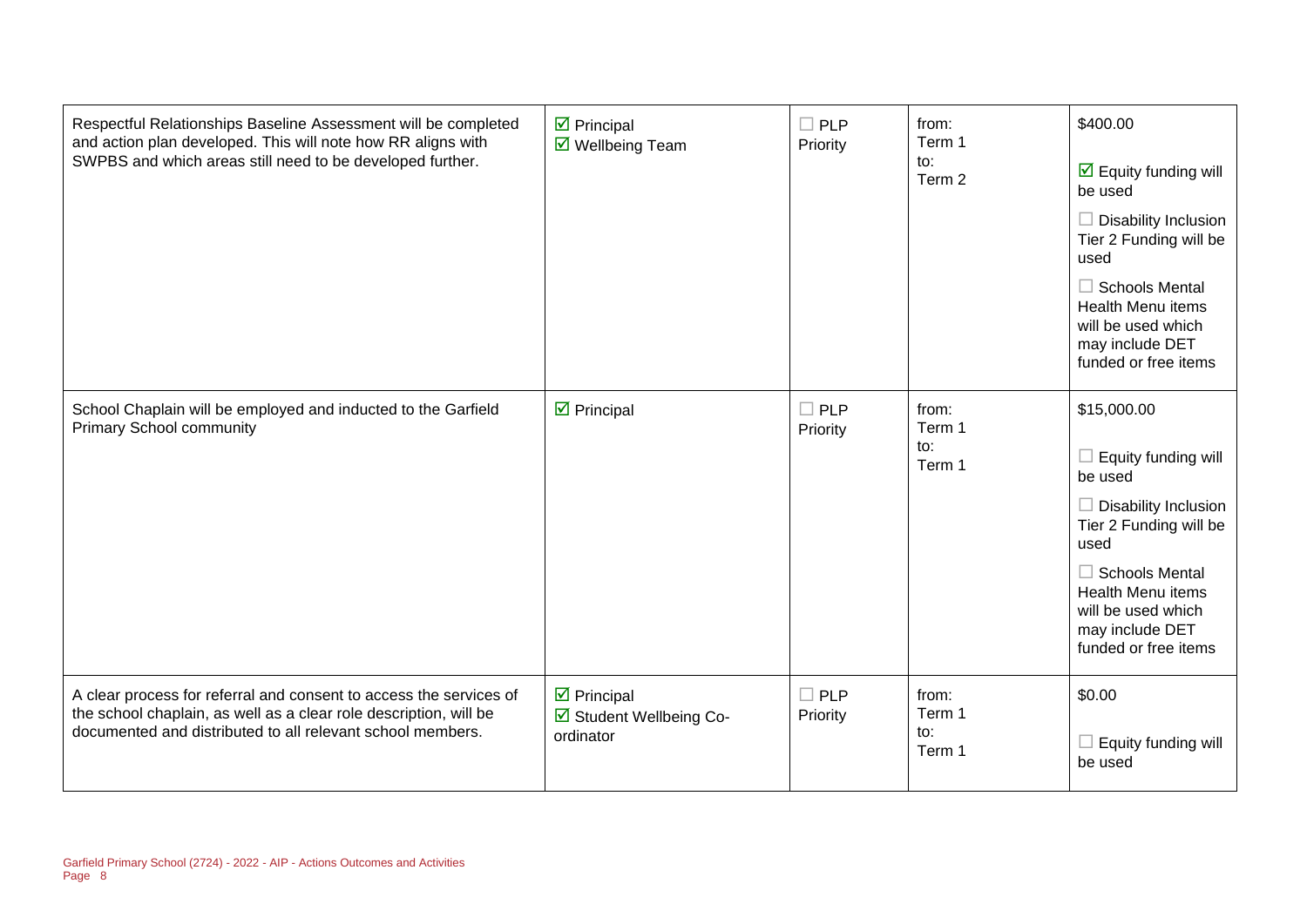|                                                                                                                                                                                      |                                                |                                |                                  | $\Box$ Disability Inclusion<br>Tier 2 Funding will be<br>used<br>$\Box$ Schools Mental<br>Health Menu items<br>will be used which<br>may include DET<br>funded or free items                                                                                 |
|--------------------------------------------------------------------------------------------------------------------------------------------------------------------------------------|------------------------------------------------|--------------------------------|----------------------------------|--------------------------------------------------------------------------------------------------------------------------------------------------------------------------------------------------------------------------------------------------------------|
| Student Wellbeing officer will be employed (.2)                                                                                                                                      | $\triangleright$ Principal                     | $\square$ PLP<br>Priority      | from:<br>Term 1<br>to:<br>Term 4 | \$12,238.00<br>$\overline{\mathbf{y}}$ Equity funding will<br>be used<br>$\Box$ Disability Inclusion<br>Tier 2 Funding will be<br>used<br>$\Box$ Schools Mental<br><b>Health Menu items</b><br>will be used which<br>may include DET<br>funded or free items |
| All staff will receive professional learning around the<br>implementation of Respectful Relationships across the school -<br>including the resources available and support on offer. | $\triangleright$ Principal<br>☑ Wellbeing Team | $\overline{M}$ PLP<br>Priority | from:<br>Term 1<br>to:<br>Term 4 | \$0.00<br>$\Box$ Equity funding will<br>be used<br>$\Box$ Disability Inclusion<br>Tier 2 Funding will be<br>used<br>$\Box$ Schools Mental<br>Health Menu items<br>will be used which                                                                         |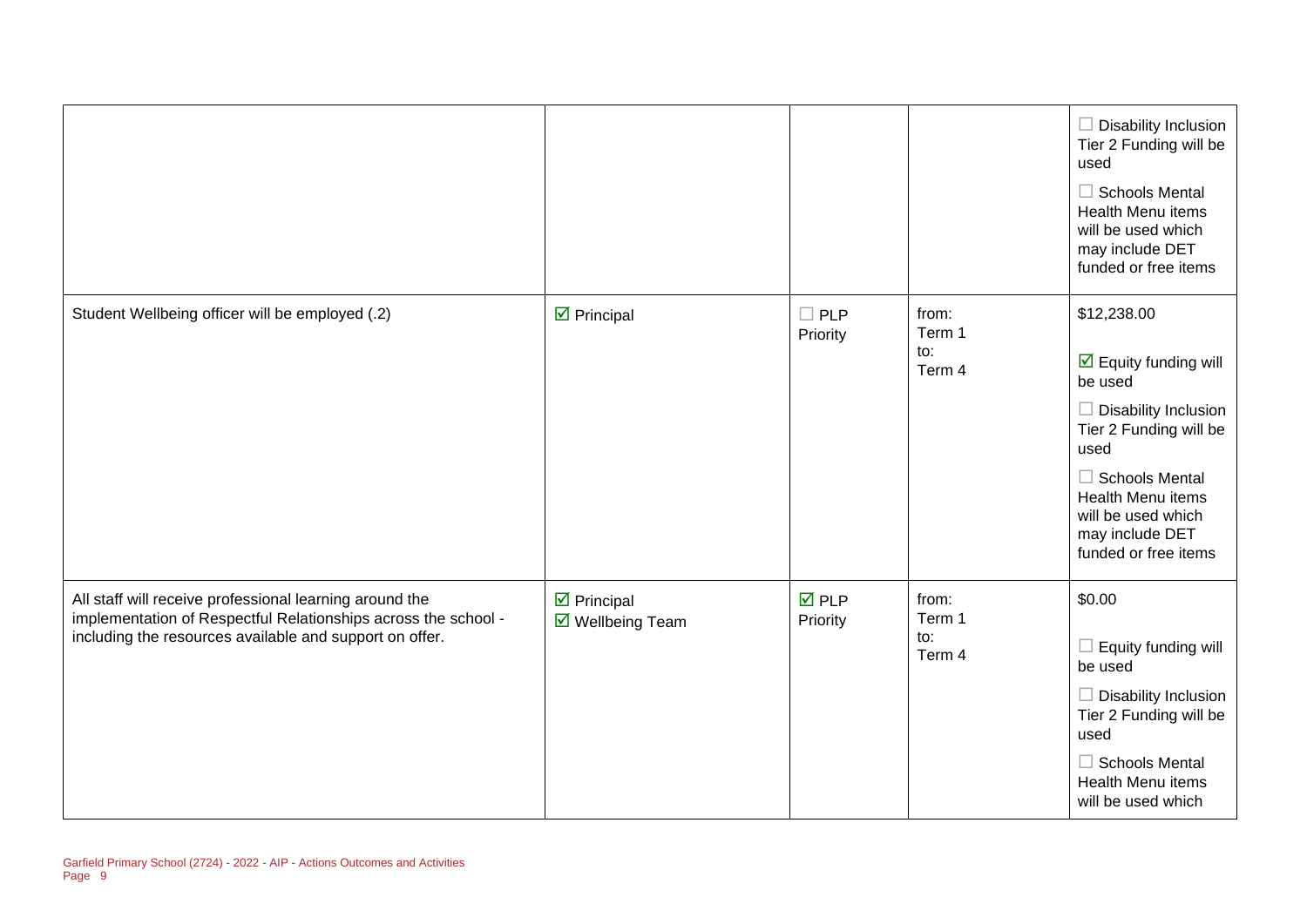|                                                                                                                                                                           |                                |                        |                                  | may include DET<br>funded or free items                                                                                                                                                                                                |
|---------------------------------------------------------------------------------------------------------------------------------------------------------------------------|--------------------------------|------------------------|----------------------------------|----------------------------------------------------------------------------------------------------------------------------------------------------------------------------------------------------------------------------------------|
| Start-Up program will be developed, implemented and evaluated<br>Kaboom Sports to run session around developing team work skills<br>and building a strong 'team' culture. | $\triangledown$ Wellbeing Team | $\Box$ PLP<br>Priority | from:<br>Term 1<br>to:<br>Term 1 | \$1,380.00<br>$\triangleright$ Equity funding will<br>be used<br>Disability Inclusion<br>Tier 2 Funding will be<br>used<br><b>Schools Mental</b><br>Health Menu items<br>will be used which<br>may include DET<br>funded or free items |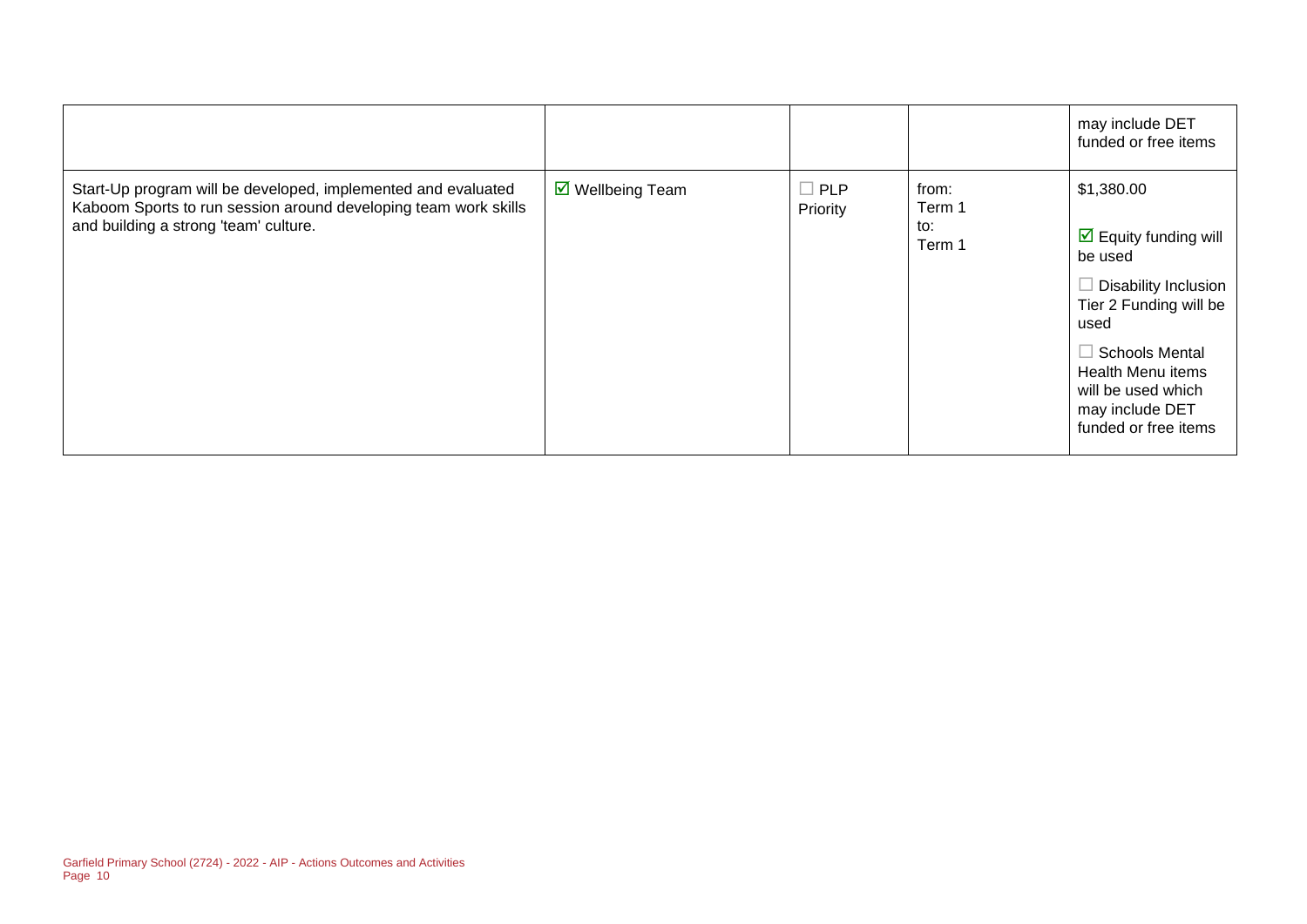# **Funding Planner**

## Summary of Budget and Allocated Funding

| <b>Summary of Budget</b>            | School's total funding (\$) | <b>Funding Allocated in activities (\$)</b> | Still available/shortfall |
|-------------------------------------|-----------------------------|---------------------------------------------|---------------------------|
| <b>Equity Funding</b>               | \$31,507.00                 | \$14,818.00                                 | \$16,689.00               |
| Disability Inclusion Tier 2 Funding | \$0.00                      | \$0.00                                      | \$0.00                    |
| Schools Mental Health Fund and Menu | \$0.00                      | \$0.00                                      | \$0.00                    |
| <b>Total</b>                        | \$31,507.00                 | \$14,818.00                                 | \$16,689.00               |

## Activities and Milestones – Total Budget

| <b>Activities and Milestones</b>                                                                                                                                                                                                                                                                                                                                                                                                           | <b>Budget</b> |
|--------------------------------------------------------------------------------------------------------------------------------------------------------------------------------------------------------------------------------------------------------------------------------------------------------------------------------------------------------------------------------------------------------------------------------------------|---------------|
| A Respectful Relationships team will be developed that will<br>promote;<br>a workplace where all staff feel equally respected, safe and<br>valued and have equal opportunities<br>a safe space where young people can learn about gender<br>equality and respectful relationships, in and out of the<br>classroom<br>This team will undertake the initial DET training and will<br>participate in regular PL sessions throughout the year. | \$800.00      |
| Respectful Relationships Baseline Assessment will be<br>completed and action plan developed. This will note how<br>RR aligns with SWPBS and which areas still need to be<br>developed further.                                                                                                                                                                                                                                             | \$400.00      |
| Student Wellbeing officer will be employed (.2)                                                                                                                                                                                                                                                                                                                                                                                            | \$12,238.00   |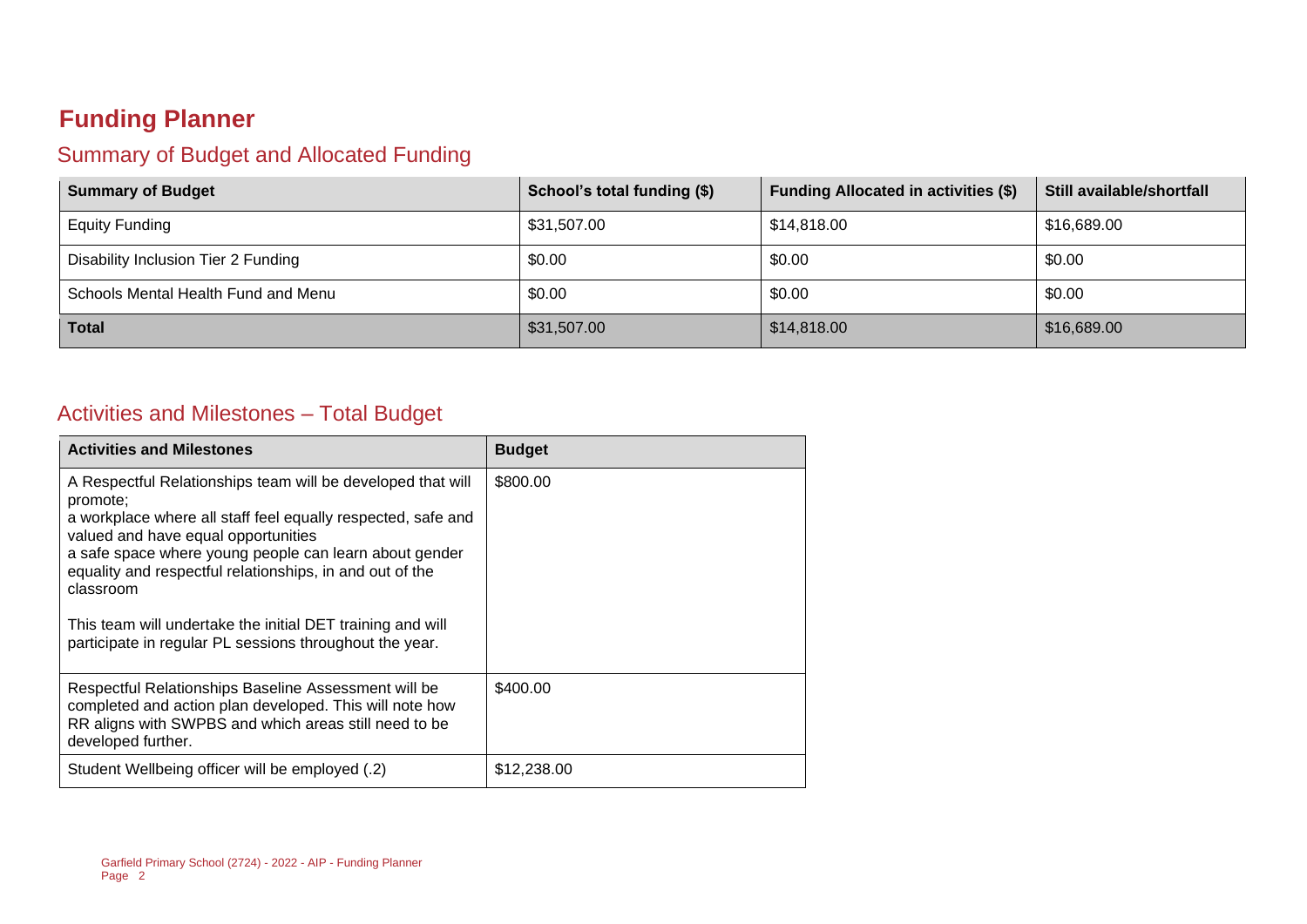| Start-Up program will be developed, implemented and<br>evaluated<br>Kaboom Sports to run session around developing team<br>work skills and building a strong 'team' culture. | \$1,380.00  |
|------------------------------------------------------------------------------------------------------------------------------------------------------------------------------|-------------|
| <b>Totals</b>                                                                                                                                                                | \$14,818.00 |

## Activities and Milestones - Equity Funding

| <b>Activities and Milestones</b>                                                                                                                                                                                                                                                                                                                                                                                                                       | When                             | <b>Funding allocated (\$)</b> | Category                                                                                          |
|--------------------------------------------------------------------------------------------------------------------------------------------------------------------------------------------------------------------------------------------------------------------------------------------------------------------------------------------------------------------------------------------------------------------------------------------------------|----------------------------------|-------------------------------|---------------------------------------------------------------------------------------------------|
| A Respectful Relationships team<br>will be developed that will promote;<br>a workplace where all staff feel<br>equally respected, safe and valued<br>and have equal opportunities<br>a safe space where young people<br>can learn about gender equality<br>and respectful relationships, in and<br>out of the classroom<br>This team will undertake the initial<br>DET training and will participate in<br>regular PL sessions throughout the<br>year. | from:<br>Term 1<br>to:<br>Term 1 | \$800.00                      | $\triangleright$ Professional development (excluding CRT costs and new FTE)<br>$\overline{M}$ CRT |
| <b>Respectful Relationships Baseline</b><br>Assessment will be completed and<br>action plan developed. This will<br>note how RR aligns with SWPBS<br>and which areas still need to be<br>developed further.                                                                                                                                                                                                                                            | from:<br>Term 1<br>to:<br>Term 2 | \$400.00                      | $\overline{M}$ CRT                                                                                |
| Student Wellbeing officer will be<br>employed (.2)                                                                                                                                                                                                                                                                                                                                                                                                     | from:<br>Term 1                  | \$12,238.00                   | $\triangleright$ School-based staffing                                                            |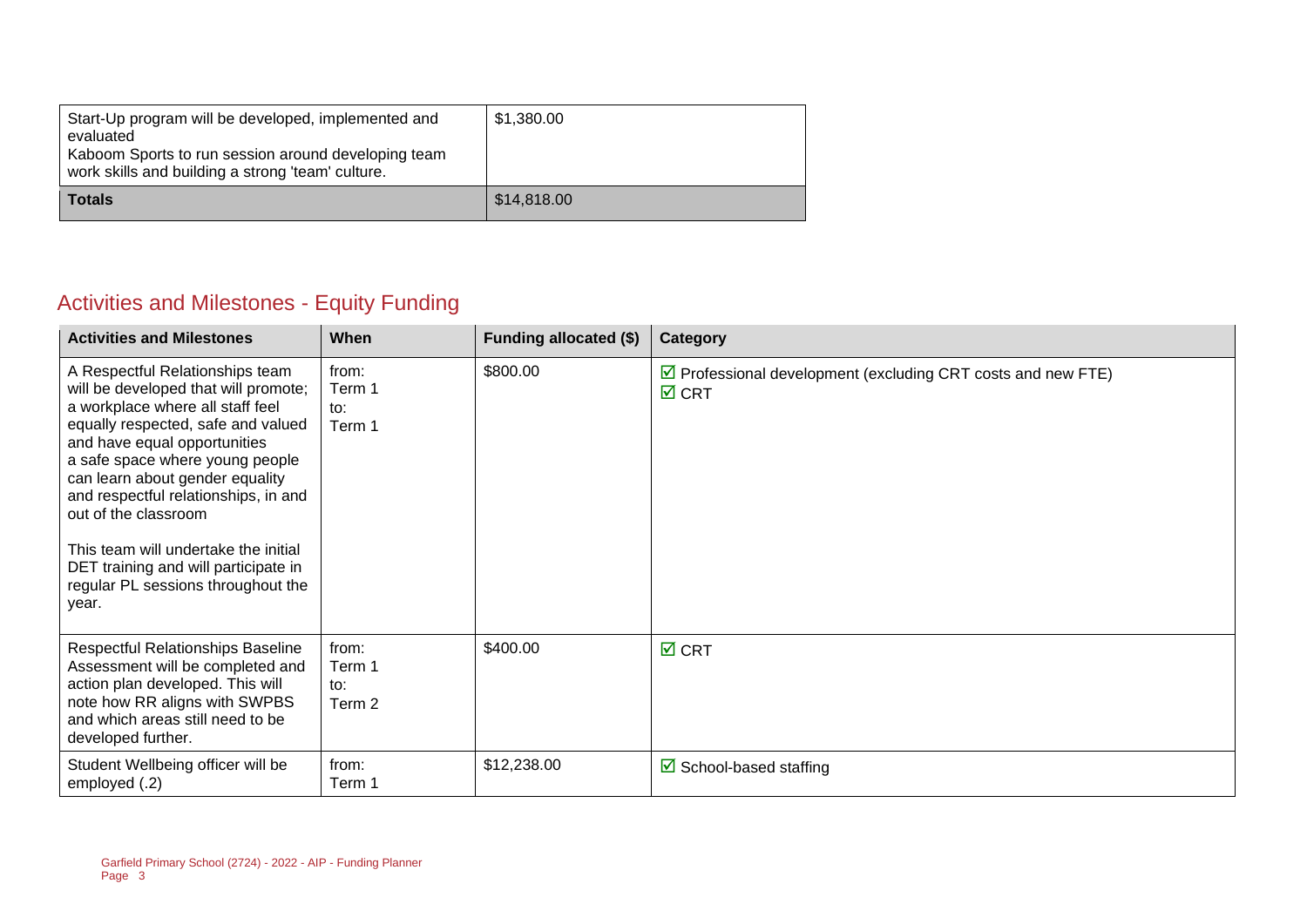|                                                                                                                                                                                    | to:<br>Term 4                    |             |                                                               |
|------------------------------------------------------------------------------------------------------------------------------------------------------------------------------------|----------------------------------|-------------|---------------------------------------------------------------|
| Start-Up program will be<br>developed, implemented and<br>evaluated<br>Kaboom Sports to run session<br>around developing team work skills<br>and building a strong 'team' culture. | from:<br>Term 1<br>to:<br>Term 1 | \$1,380.00  | $\triangleright$ Teaching and learning programs and resources |
| <b>Totals</b>                                                                                                                                                                      |                                  | \$14,818.00 |                                                               |

#### Activities and Milestones - Disability Inclusion Funding

| <b>Activities and Milestones</b> | <b>When</b> | Funding allocated (\$)   Category |  |
|----------------------------------|-------------|-----------------------------------|--|
| <b>Totals</b>                    |             | \$0.00                            |  |

#### Activities and Milestones - Schools Mental Health Fund and Menu

| <b>Activities and Milestones</b> | When | Funding allocated (\$) | Category |
|----------------------------------|------|------------------------|----------|
| <b>Totals</b>                    |      | \$0.00                 |          |

## Additional Funding Planner – Total Budget

| <b>Activities and Milestones</b> | <b>Budget</b> |
|----------------------------------|---------------|
| <b>Totals</b>                    | \$0.00        |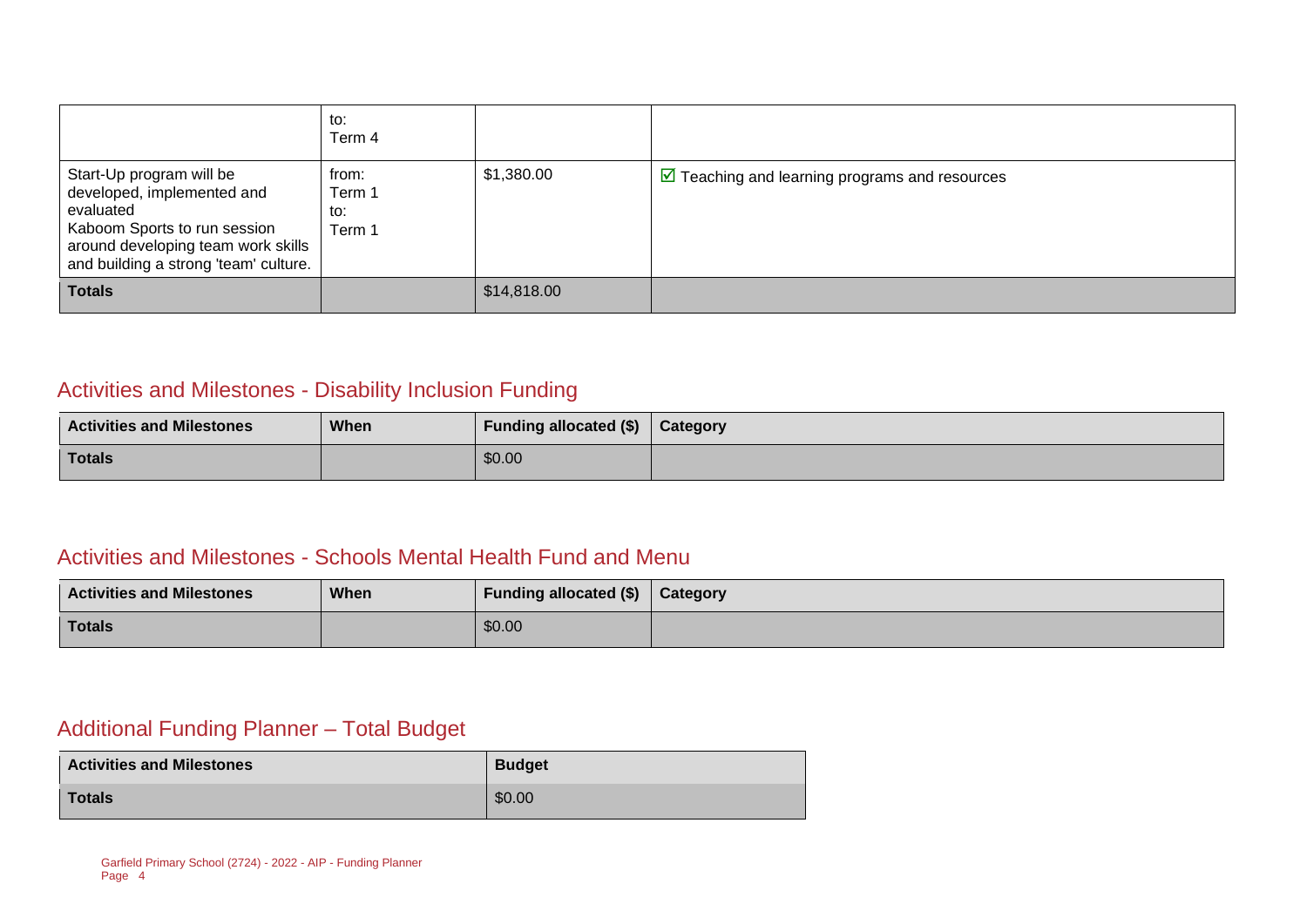#### Additional Funding Planner – Equity Funding

| <b>Activities and Milestones</b> | When | Funding allocated (\$) | Category |
|----------------------------------|------|------------------------|----------|
| Totals                           |      | \$0.00                 |          |

#### Additional Funding Planner – Disability Inclusion Funding

| <b>Activities and Milestones</b> | <b>When</b> | <b>Funding allocated (\$)</b> | <b>Category</b> |
|----------------------------------|-------------|-------------------------------|-----------------|
| <b>Totals</b>                    |             | \$0.00                        |                 |

#### Additional Funding Planner – Schools Mental Health Fund and Menu

| <b>Activities and Milestones</b> | <b>When</b> | Funding allocated $(\$)$   Category |  |
|----------------------------------|-------------|-------------------------------------|--|
| <b>Totals</b>                    |             | \$0.00                              |  |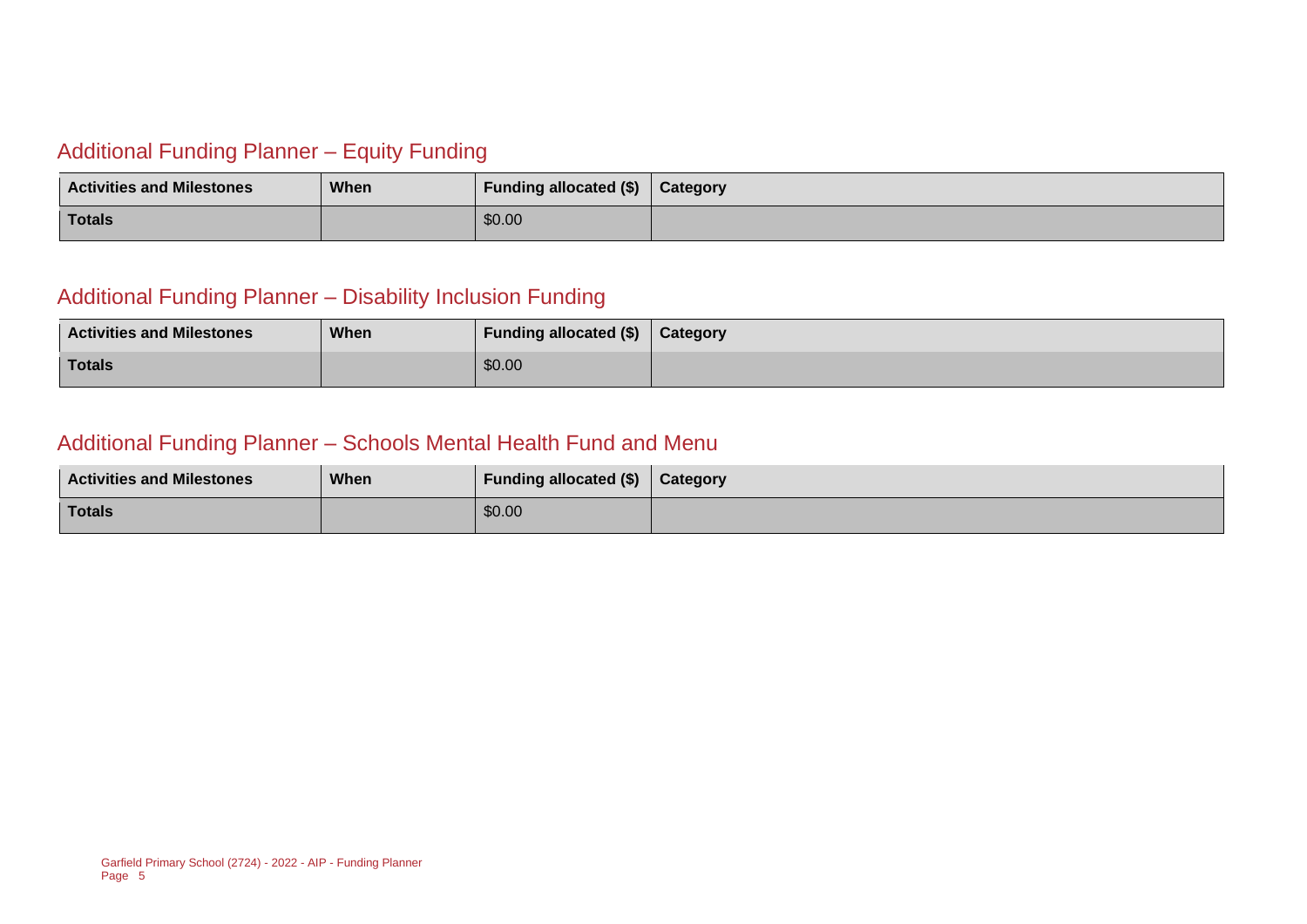# **Professional Learning and Development Plan**

| <b>Professional Learning</b><br><b>Priority</b>                                                                                                                                                                                                                                                                                                                                                                                                                 | <b>Who</b>                                                                                                                    | When                             | <b>Key Professional Learning</b><br><b>Strategies</b>                                                                                    | <b>Organisational Structure</b>                                                                                          | <b>Expertise Accessed</b>                                                                                                                                | Where                           |
|-----------------------------------------------------------------------------------------------------------------------------------------------------------------------------------------------------------------------------------------------------------------------------------------------------------------------------------------------------------------------------------------------------------------------------------------------------------------|-------------------------------------------------------------------------------------------------------------------------------|----------------------------------|------------------------------------------------------------------------------------------------------------------------------------------|--------------------------------------------------------------------------------------------------------------------------|----------------------------------------------------------------------------------------------------------------------------------------------------------|---------------------------------|
| <b>Professional Learning</b><br>provided to all staff around<br>the use of the Instructional<br>Model in classrooms, with a<br>particular emphasis on<br>Mathematics and<br>incorporating student voice<br>and goal setting.                                                                                                                                                                                                                                    | $\overline{\mathbf{z}}$ Learning<br>Specialist(s)<br>$\overline{\mathbf{M}}$ Numeracy<br>Leader<br>$\triangleright$ Principal | from:<br>Term 1<br>to:<br>Term 4 | $\overline{\mathbf{z}}$ Planning<br>$\boxtimes$ Student voice, including<br>input and feedback<br>$\triangleright$ Demonstration lessons | ☑ Formal School Meeting /<br><b>Internal Professional</b><br><b>Learning Sessions</b><br>$\triangledown$ PLC/PLT Meeting | $\overline{\mathbf{M}}$ Internal staff<br>$\triangleright$ Learning Specialist                                                                           | $\overline{\Box}$ On-site       |
| A Respectful Relationships<br>team will be developed that<br>will promote;<br>a workplace where all staff<br>feel equally respected, safe<br>and valued and have equal<br>opportunities<br>a safe space where young<br>people can learn about<br>gender equality and<br>respectful relationships, in<br>and out of the classroom<br>This team will undertake the<br>initial DET training and will<br>participate in regular PL<br>sessions throughout the year. | $\triangleright$ Principal<br>$\overline{\mathbf{M}}$ Wellbeing<br>Team                                                       | from:<br>Term 1<br>to:<br>Term 1 | $\overline{\mathbf{2}}$ Collaborative<br>Inquiry/Action Research<br>team                                                                 | ☑ Formal School Meeting /<br>Internal Professional<br><b>Learning Sessions</b><br>☑ Network Professional<br>Learning     | $\overline{\mathbf{z}}$ External consultants<br>RR network lead team<br>$\overline{\mathbf{y}}$ Departmental<br>resources<br>Respectful<br>Relationships | $\overline{\mathbf{2}}$ On-site |
| All staff will receive<br>professional learning around<br>the implementation of                                                                                                                                                                                                                                                                                                                                                                                 | $\triangleright$ Principal<br>$\triangledown$ Wellbeing<br>Team                                                               | from:<br>Term 1                  | $\overline{\mathbf{z}}$ Planning<br>$\triangledown$ Preparation                                                                          | ☑ Formal School Meeting /<br>Internal Professional<br><b>Learning Sessions</b>                                           | $\overline{\mathbf{z}}$ Internal staff<br>$\triangledown$ Departmental<br>resources                                                                      | $\overline{\mathsf{M}}$ On-site |